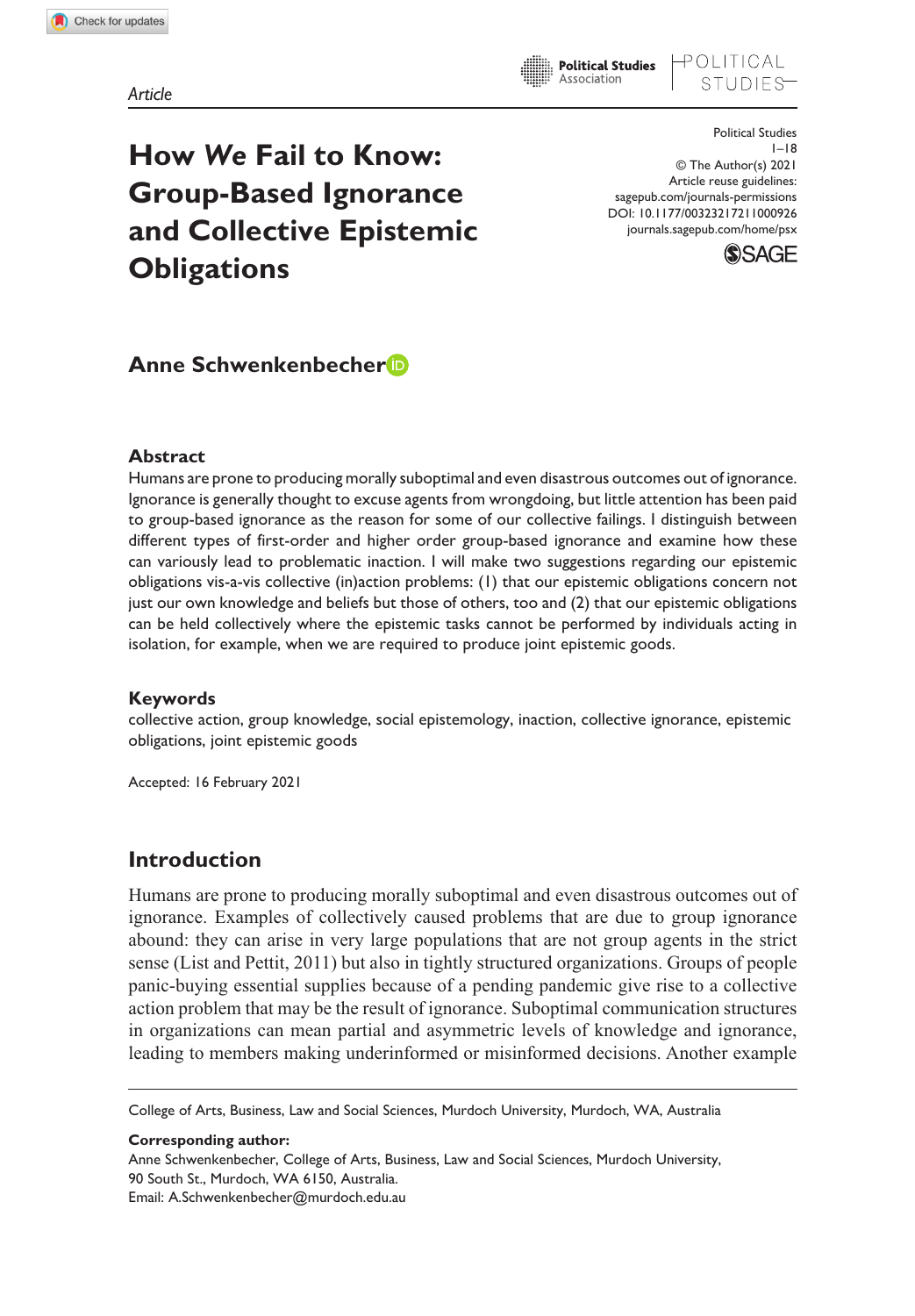is pluralistic ignorance, which can be responsible for publicly upholding social norms that people privately no longer agree with (Bicchieri, 2017). It is often the case that we fail to do good because we do not know *what* to do or even *that* we are able to produce some good at all. Sometimes, we may be blamed for collectively failing to do good or to prevent harm, but when?

Ignorance is generally thought to excuse agents from wrongdoing: if we are blamelessly ignorant of some feature of our action or unaware that some consequence would follow from it we will usually not be blamed for its negative outcome. But when is ignorance blameless? According to Gideon Rosen (2004), ignorance is only blameworthy if an agent has previously failed in fulfilling their epistemic obligations. Daniel Miller (2017: 1568) recaps Rosen's position as follows: 'epistemic obligations amount to obligations to do certain things that will or might result in an improved epistemic position with respect to one thing or another'.

Whereas *individual* agents' ignorance and its impact on their moral responsibility and blameworthiness have attracted a fair amount of attention in the literature, hardly anything has been written on ignorance as it can obtain in groups of agents, even though the phenomenon described seems ubiquitous. One of the few exceptions is Säde Hormio (2018: 7), who – fittingly – remarks that 'literature on collective ignorance and what it means for responsibility has so far been quite thin on the ground'.<sup>1</sup>

Having said that, philosophers who have written about responsibility for collective inaction tend to invoke an epistemic condition. Very roughly, it goes like this: agents can be held responsible for failing to collectively produce an outcome only if there was an obvious or salient solution to a collective action problem that a reasonable person should have been aware of (Held, 1970; Isaacs, 2011; May, 1992; Petersson, 2008; Pinkert, 2014). It is fair to say that these philosophers do not specifically address the question of what *type* of knowledge must obtain within a group in order to successfully address joint necessity cases and, relatedly, what types of ignorance would stymie collective endeavours in a way that removes blameworthiness.

This article attempts to close both of these gaps in theorizing. It explores group-based, or collective, types of ignorance and, correspondingly, examines what our collective epistemic obligations vis-a-vis collective (in)action problems are. Before I continue, let me add a caveat: I am using the term 'groups' fairly loosely here to cover all collectivities from so-called 'random collections' – pluralities of agents that are in principle capable of intentionally producing certain outcomes or performing actions together such as arbitrary bystanders (Held, 1970) – to group agents such as corporations (List and Pettit, 2011). The differences between these groups matter for my main argument only when it comes to collective epistemic obligations, which is where I will directly address this issue.

In the next section ('Group-Based Ignorance'), I discuss varieties of group-based ignorance. Then, I will demonstrate how group-based ignorance can lead to morally suboptimal collective outcomes ('How Collective Ignorance Can Affect the Collective Production of Morally Important Goods'). Finally, I will turn to the question of what it means for groups to have collective epistemic obligations ('Collective Epistemic Obligations'). Collective inaction resulting from group-based ignorance is blameworthy where collective epistemic obligations have been violated.

# **Group-Based Ignorance**

Some of our collective failings are due at least in part to ignorance. What exactly does it mean to be ignorant of something? According to the *standard view* defended by Pierre Le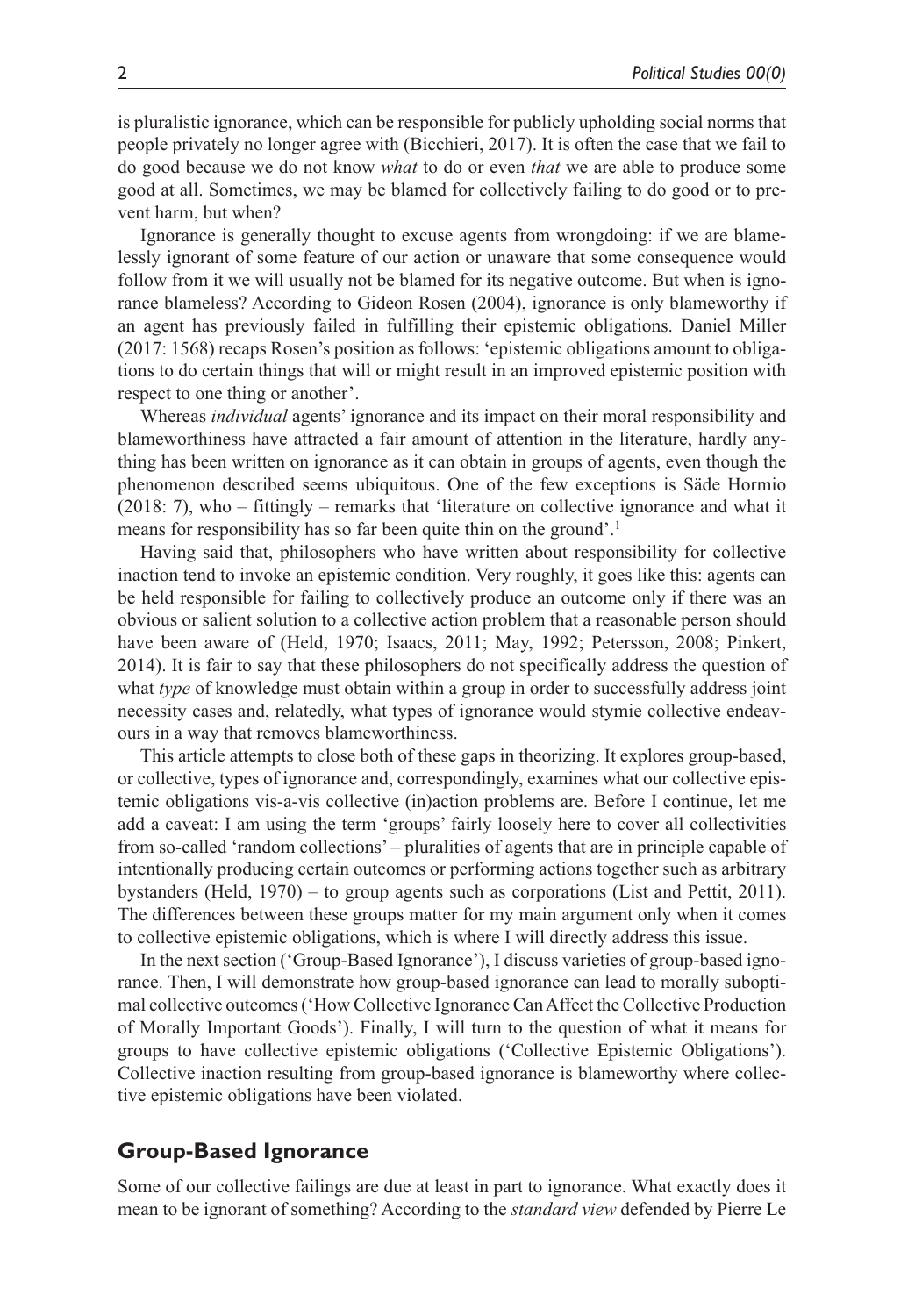Morvan (2011), ignorance is the lack of knowledge. In other words, an agent *x* is ignorant of a true proposition  $p$  if she does not know that  $p$  is true. In contrast, Rik Peels (2012) argues that ignorance is the lack of true belief. Epistemologists do not always agree on how 'knowledge' is best understood. For the purpose of this article I will use it to mean 'true belief' and as such my definition of ignorance will follow Peels' *new view*. Therefore, when I say that an agent is ignorant of (a true proposition) *p*, I mean that she does not hold a true belief with regard to *p.* She could either hold a false belief or no belief or suspend belief (agnosticism).<sup>2</sup>

Le Morvan further distinguishes between *propositional* and *factive* ignorance (Peels, 2012):

*X* is *propositionally ignorant* with regard to *p* if she does not know *of* the proposition *p*. 3

*X* is *factively ignorant* if she does know of  $p$ , but does not know that  $p$  is true.<sup>4</sup>

With regard to climate change, for instance, we can say that, largely, people were propositionally ignorant of it until late in the twentieth century. In other words, they were ignorant in that they were not holding any beliefs concerning anthropogenic climate change; they were not even aware that there was anything to know.<sup>5</sup> In contrast, at least some of those who *now* deny that anthropogenic climate change is occurring are factively ignorant: they know of the proposition 'Human activity causally contributes to climatic change', but they mistakenly believe that this proposition is false or that the facts of the matter are not sufficiently settled. Similarly, those who believe that vaccinations cause autism and therefore do not vaccinate their children are factively ignorant with regard to the proposition 'Vaccination does not cause autism'. By vaccinating ourselves and our children we are not only acting in our own interest, but also, through herd immunity, protect those vulnerable people who for one reason or another cannot be vaccinated. Those unaware of the fact that a drop in vaccination rates can extinguish herd immunity and cause people to die who would have been otherwise protected are *propositionally* ignorant of the harm they are causing in conjunction with others who likewise reject vaccines.

In contrast to the singular way in which individuals can know (or be ignorant of) some proposition *p*, there are many different ways in which sets of individuals can know or be ignorant of some proposition *p.* In other words, there are many different types of groupbased ignorance. I will begin by explaining group-based knowledge and then move on to group-based ignorance.

Types of group knowledge differ along at least two dimensions: interconnectedness and symmetry. *Interconnectedness* refers to the degree to which individual group members know what other group members know. The level of interconnectedness is greatest where there is common knowledge and lowest where knowledge is shared, that is, where a set of individuals all have the same true belief but without knowing others' beliefs. *Symmetry* refers to the way in which knowledge is distributed, that is, whether some group members know more than others with regard to the issue at hand. Where the distribution of knowledge is asymmetric, some group members hold more information than others and may play a coordinating role (Roy and Schwenkenbecher, 2019).

Let me start with *shared knowledge* wherein knowledge is distributed but not interconnected:

A proposition p is *fully shared* [and symmetrically distributed] *knowledge* in a set of agents [*a, b, . . ., n*] if each of these agents holds a true belief that *p*. Further, we can say that a proposition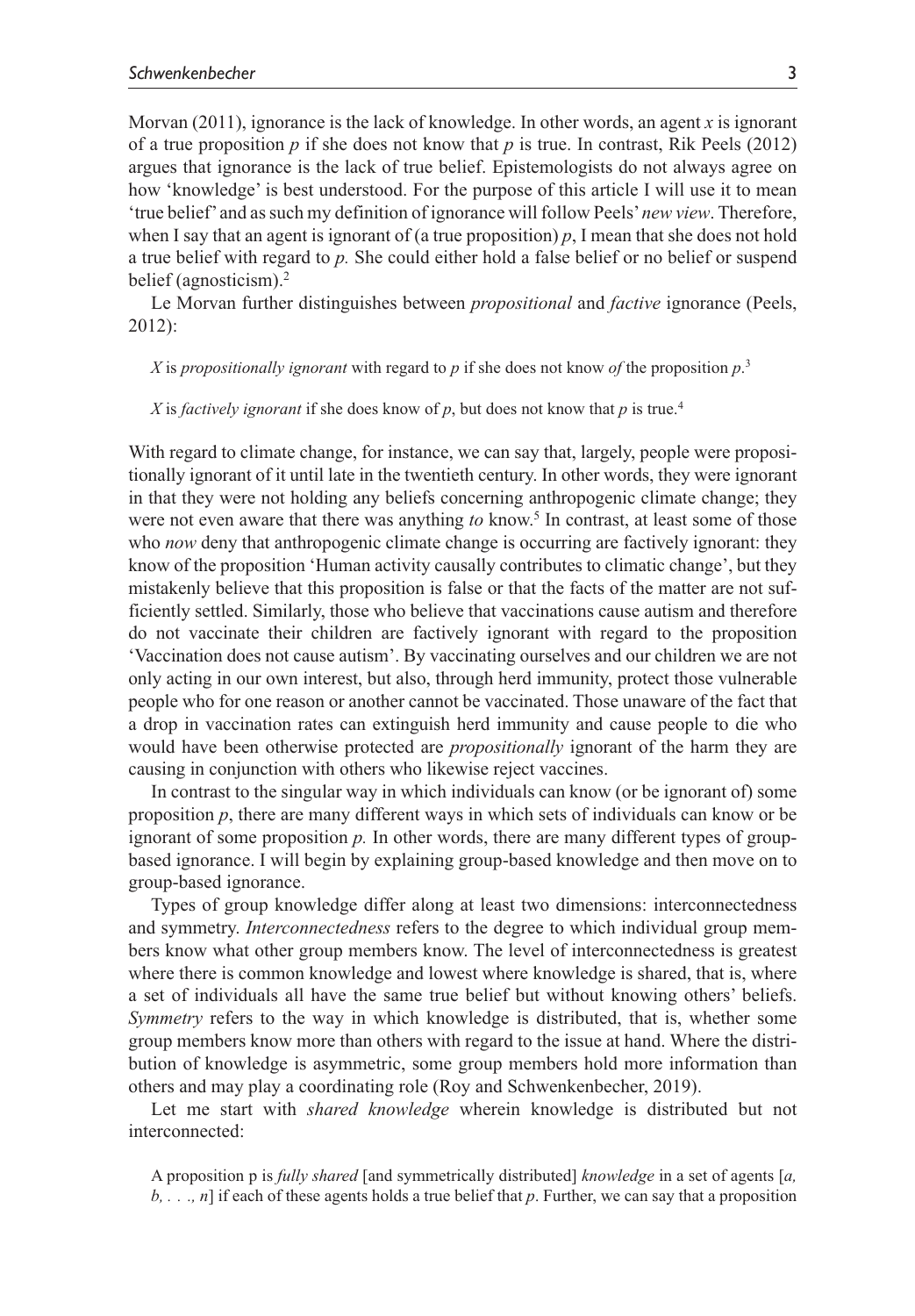is *widely shared* amongst agents if a large subset holds a true belief that *p*. It is *partially* shared if a small subset of agents holds a true belief that *p*. Widely and partially shared knowledge come in degrees.6 A proposition *p* is no longer shared knowledge of any kind if only one group member holds a true belief that *p*.

The concepts of widely and partially shared knowledge may not seem pertinent where small groups containing only two agents are concerned, but they are useful when it comes to very large groups like humanity, the educated, the global rich, or the citizens of any particular state. They allow us to capture a (larger) group's saturation with a belief or else a measure of how widespread ignorance of that belief is in the group:

Correspondingly, *fully shared ignorance* of a proposition *p* obtains in set of agents [*a, b, . . ., n*] if *every*<sup>7</sup> agent in that set is ignorant of *p*. <sup>8</sup> *Widely shared ignorance* of a proposition *p* means that a large subset of agents is ignorant of *p* while the remaining group members are not, with the number of ignorant group members greater than the number of group members in the know. *Partially shared ignorance* of a proposition *p* means that a small subset is ignorant of *p* while the remaining group members know *p*, and more people than not know *p*. Ignorance is shared only where more than one group member is ignorant of *p*.

Shared ignorance is first-order ignorance – it is a shared lack of true first-order beliefs. Further down, I will turn to higher order ignorance, which is a lack of true second- or higher order beliefs, as in where I false believe that you do not believe *p*.

For certain types of coordination problems to be (reliably) resolved or for some joint activities to be successfully carried out, every member of a group will need to share true beliefs concerning some proposition(s). For instance, in order for you and me to meet at the Weston Library Café, we both need to know not only which café is meant, but also where it is. Now, obviously we may end up at the same café by sheer coincidence, but this is not a robust possibility. Here, any one individual's ignorance will result in failure of the joint activity.

However, other joint activities may fail only where there are multiple ignorant agents, that is, where ignorance is shared. If my choir is scheduled to sing at the community arts festival then we need enough singers from each voice section (sopranos, altos, etc.) in order to be able to perform. That is, we need enough people to have the relevant information so they turn up at the right place at the right time, but it is not necessary that each and every member of the choir is present.

In general, which type of ignorance (and resulting inaction) prevents people from coordinating or acting together depends on the type of joint necessity case they are facing. Strict joint necessity<sup>9</sup> cases are those were the number of agents available for addressing the problem in question (or producing the outcome in question) equals the minimum number of agents required for solving the problem (or producing the outcome). Take the above example of two people meeting at a specific cafe. Here any one individual agent's ignorance suffices for frustrating coordination.

In contrast, in *wide joint necessity* cases, an individual agent's ignorance will by itself not undermine the realization of some joint activity. We are facing *wide joint necessity* if not every available agent (or every member of the group) is required for performing the joint action in question (or producing the collective outcome). Not all agents need to act and thence be in the know, as in the example of the choir. There must be an *adequate degree* of generally shared knowledge of the relevant proposition (concerning the problem and the individual contributions to its solution). Most large-scale joint necessity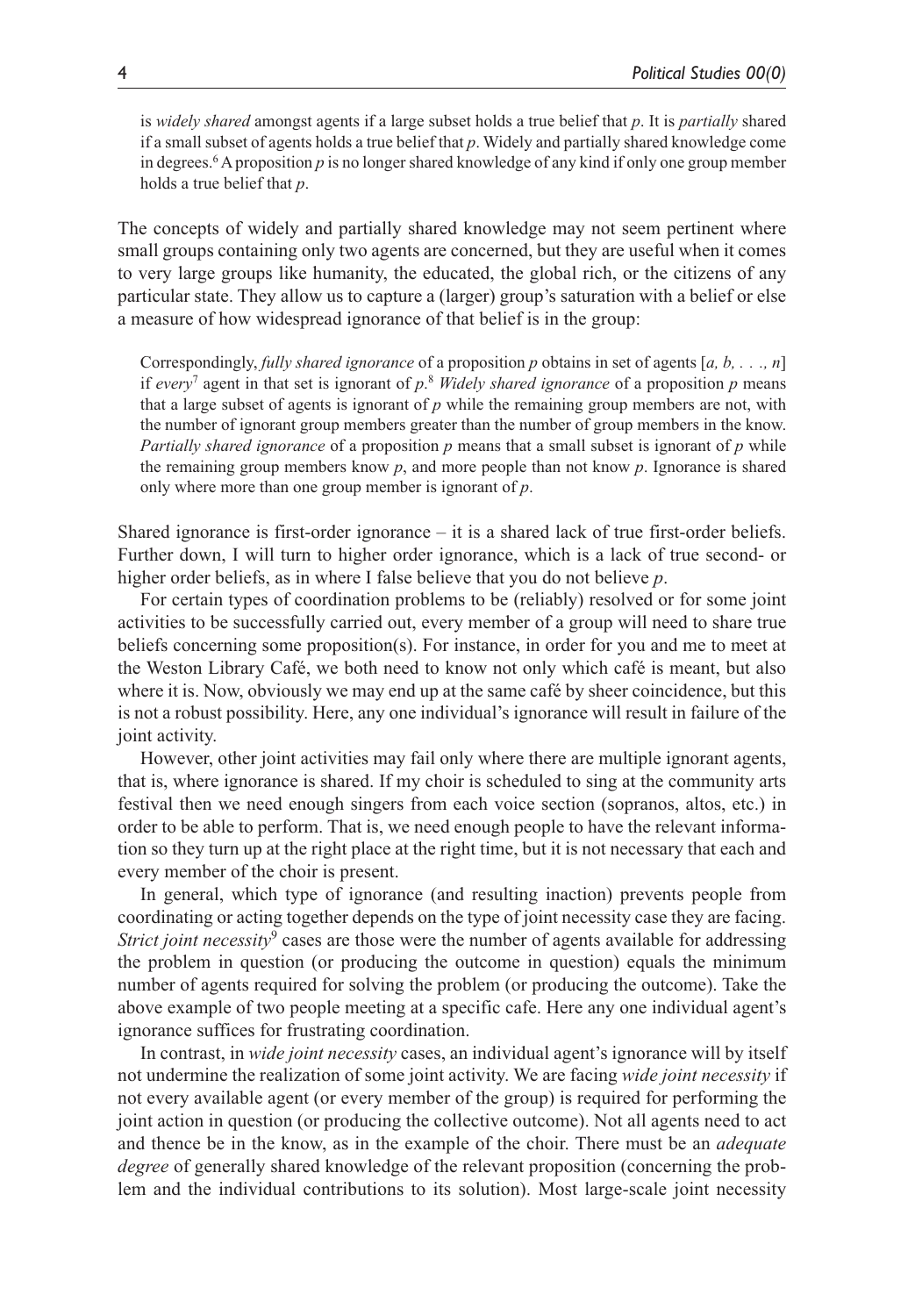cases are wide rather than strict. There, collective outcomes can be produced even if not all available agents contribute. One example is the realization of herd immunity from infectious diseases: it does not require a 100% vaccine coverage rate in order to generate herd immunity. For instance, for measles the herd immunity threshold is  $93\% - 95\%$ (Funk et al., 2019). Shared ignorance can be a factor when we fail to produce public goods.

Let me now turn to higher order group-based ignorance, starting with explaining the corresponding type of group-based knowledge (or true belief). While shared knowledge and its derivatives are a type of aggregate knowledge, there also exist forms of genuinely group-based, *interconnected*, knowledge. The strongest form of such knowledge is *common knowledge*. A well-accepted definition of common knowledge is the iterative definition:

A proposition *p* is common knowledge in a set of individuals [*a, b*] if it is true that *a* knows that *p, b* knows that *p*, and *a* knows that *b* knows that *p*, and *b* knows that *a* knows that *p*, and so on. Common knowledge of *p* can exist in a set of agents [*a, b*] at different levels, depending on how many levels of iteration of '*a/b* knows that  $b/a$  knows' are true.<sup>10</sup> Another way of putting it is to say: A proposition  $p$  is (level one) common knowledge between two individuals  $[a, b]$  if  $p$  is shared knowledge between them *and* if both know that this is so.

This means that common knowledge of a proposition *p* can fail in two ways: either at the level of shared knowledge (first-order failure) or at a higher level *n* (nth-order failure). Sometimes, people who share first-order knowledge of *p* may lack second-order knowledge of *p* (as appears to be the case for *pluralistic ignorance*, which is explained below).

Here is an example of second-order ignorance: you and I talk about going to a live music gig together that we vaguely heard of but we do not know exactly where and at what time it takes place. As we part, we agree that whoever finds out first will tell the other. Later that day you message me that it is at Isis Farmhouse at 3 pm. As I am reading the message it is now the case that each of us knows where and when the gig takes place. First-order knowledge about the place and time is now shared, but you do not know that it is shared; only I do. There is asymmetric, or partial, second-order knowledge. You will not have second-order knowledge unless I confirm having received your message. Let us suppose that for some reason I do not confirm with you. As a result your conditional intention of going to the gig *if I also go* does not become an actual intention to go to the gig, because you have no reason to believe that I will be there. My failure to confirm means that I fail to generate higher order knowledge in both, which in turn undermines our plan to meet.<sup>11</sup> This is due to partial second-order ignorance. We can see that in larger groups, second-order ignorance can come in degrees: it can be widely or partially shared.

Where second-order ignorance obtains it must be factive (rather than propositional): $12$ *A* and *B* both believe that *p*, but at least one of them does not hold a true belief that the other person believes that *p*. Of course, this suggests that social or group-based ignorance is ubiquitous – after all there is an endless number of beliefs that others hold in common with us (shared knowledge) and of which we falsely assume them to be ignorant of (or where we suspend judgement).

Let me return to 'common knowledge', though, which is a very demanding concept in its iterative form. For the purpose of understanding large-scale collective action problems it is actually useful to have a weaker notion of higher order knowledge: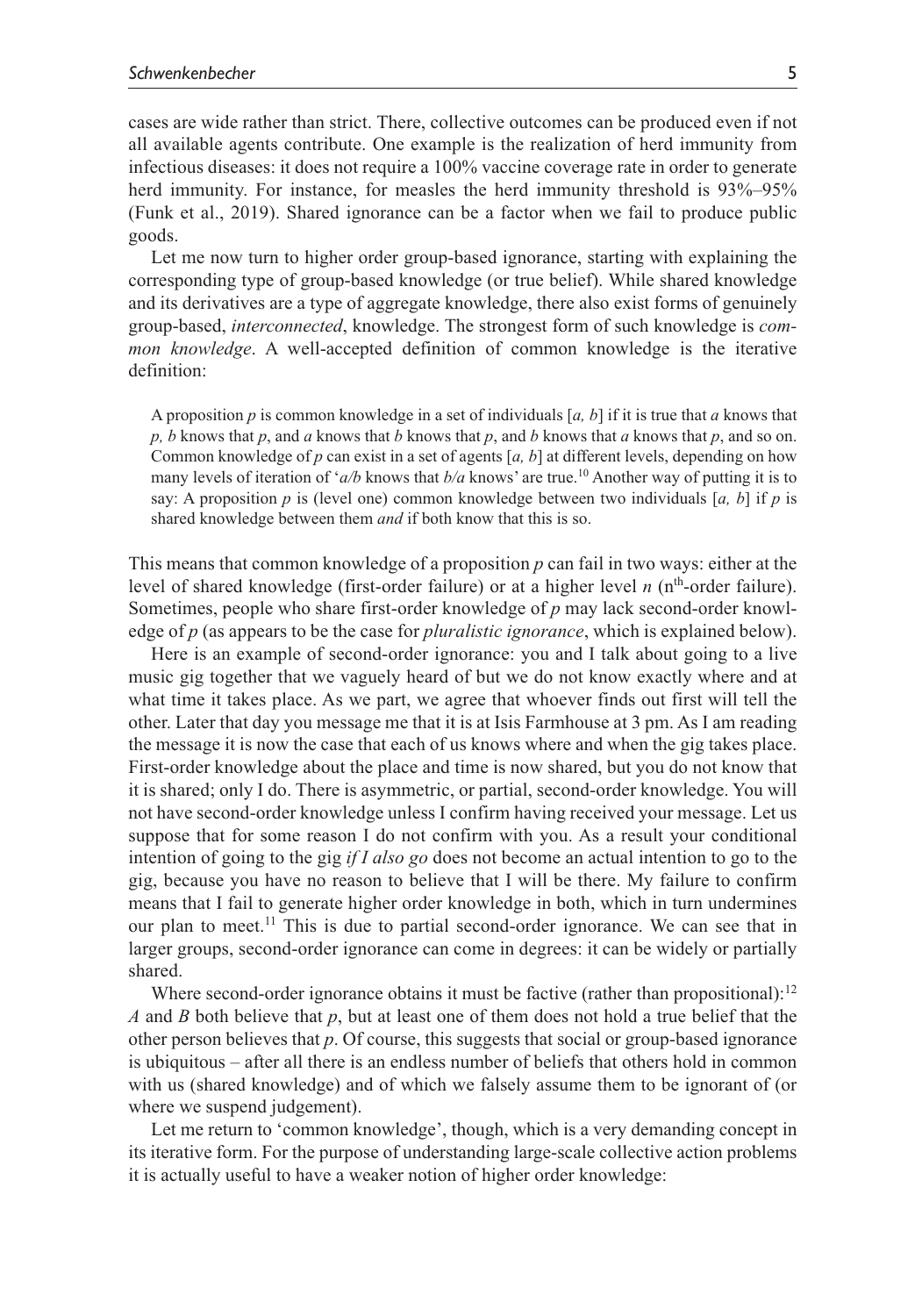*Public knowledge*: A proposition *p* is publicly known in a group if knowledge of *p* is widely shared and there is widely shared knowledge concerning that very fact (Schwenkenbecher, 2021).

For example, it is widely shared knowledge that high levels of greenhouse gas emissions are causing climate change and that fact itself is widely known. I know that you (are very likely to) know this without having even met you or spoken to you about it. In other words, a proposition is publicly known in a group if most people know the proposition and that there is a general awareness that this is something people know even if not every single person does. Another example: it is public knowledge that too much sugar is bad for you. We generally assume that people know this (even if a specific person might not):

*Public ignorance* of a proposition *p* obtains in a group where *p* is widely shared knowledge (or a widely shared true belief) in that group, and the group members (either fully or widely) share ignorance of that fact.

Take the example of vaccination again. Let us assume that in a population it is public knowledge that vaccinating your children both protects them from contracting an infection *and* generates the important public good of herd immunity. Furthermore, a subset of that population shares the true belief that individual failures to vaccinate will not undermine the production of that public good as long as these remain – in aggregation – below the herd immunity threshold. Even if the members of that subgroup are morally motivated and conscientious, (falsely) believing that they are the only ones knowing that a certain number of defections will make no difference to the outcome (while also believing that everyone else knows how important it is to produce the good) may provide them with sufficient reason for defecting or else with insufficient reason for cooperating. Their rationale may be this: if my decision not to vaccinate has no negative impact on the production of the public good, but it has a potentially positive impact on the well-being of my child or is simply more convenient then it seems that I should defect (i.e. not vaccinate). If this 'harmless defection belief' is fully or widely shared, but not publicly known, and instead people widely (and falsely) believe to be alone in holding the belief herd immunity will be undermined. People may defect (fail to contribute to the public good) on the basis of this false second-order belief. The point here is not that (factive) ignorance of others' beliefs will make people defect. Rather, it is that factive ignorance (in this case a false second-order belief) gives people a reason to defect that they otherwise would not have. In other words, public ignorance concerning the production of herd immunity and harmless defection rates can result in a failure to produce this important public good.

Let me conclude this section by briefly pointing out in what sense shared (first-order) ignorance and public (and other types of higher order) ignorance are 'collective' or 'group-based'. Readers may grant that second-order (or higher order) ignorance is undeniably social, and in that sense group-based, because it concerns the interconnection between two (or more) people's epistemic states. But readers may be less convinced that shared ignorance – the shared lack of first-order true belief – is group-based or social in a meaningful sense. After all, where a set of agents are ignorant in this sense it is really just the individual agents in that set who each lack the relevant beliefs concerning the same fact or proposition, but their epistemic states are not interconnected. Seumas Miller (2018: 28) argues that this form of 'aggregate ignorance' is not *collective* ignorance because it lacks interdependence and interconnection. I am not convinced that much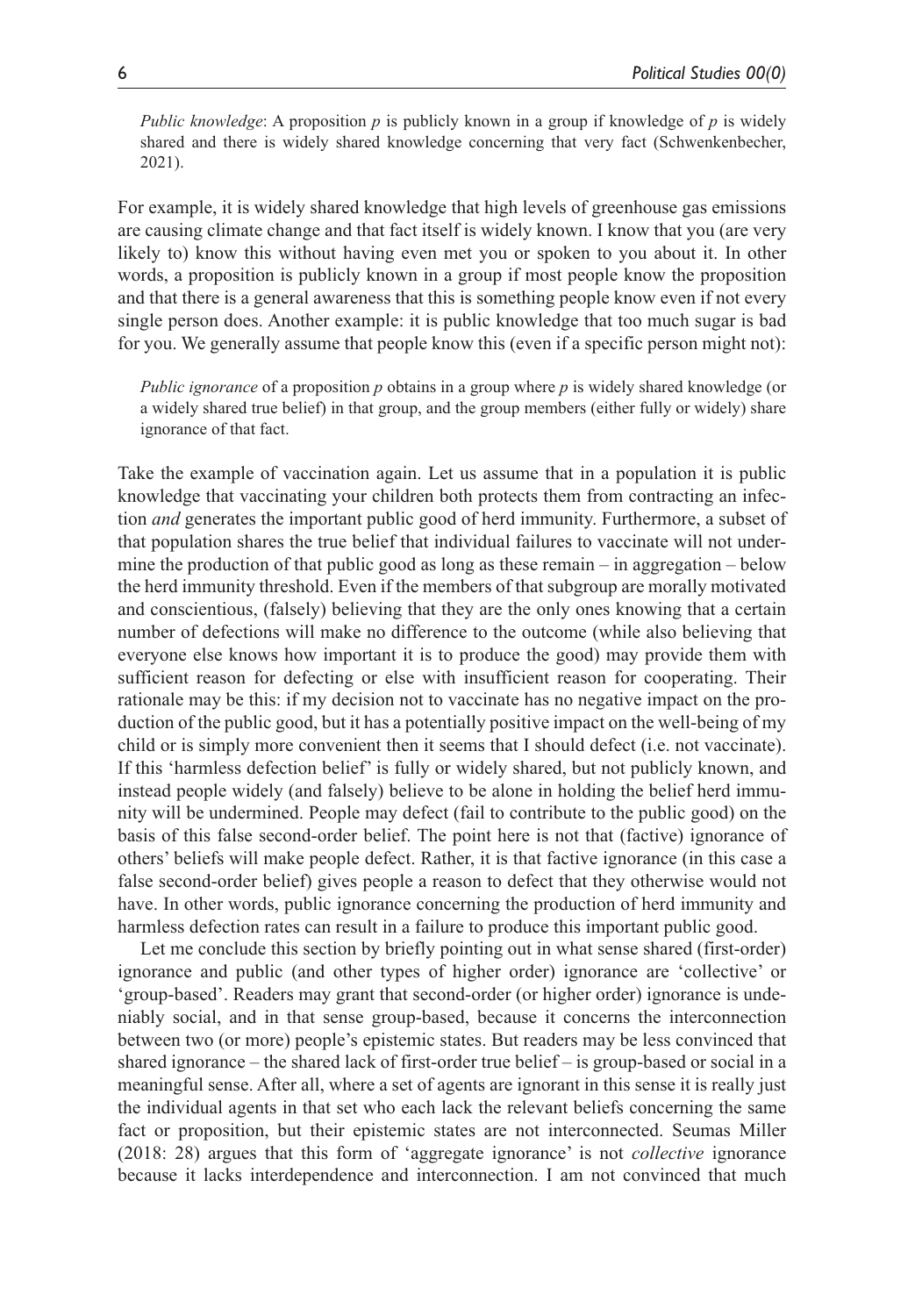hangs on drawing a firm line between collective ignorance on one hand and aggregate ignorance on the other. Treating shared ignorance as a collective phenomenon allows for a focus on *groups* of agents and (the effect of) their combined epistemic states. Focusing on sets of agents rather than individuals enables us to pinpoint the social significance of ignorance as it is spread in groups and populations.

# **How Collective Ignorance Can Affect the Collective Production of Morally Important Goods**

In this section, I will run through various examples of how higher order group-based ignorance can be detrimental to the production of morally important goods.

*Pluralistic ignorance* is a particularly salient example of what I have above called public ignorance. It is present where members of a reference group share the same firstorder belief but they hold false second order beliefs regarding others' first-order beliefs (or expectations) (Bicchieri, 2017; Bicchieri and Mercier, 2014).<sup>13</sup> This type of secondorder ignorance can be a reason for upholding social norms even where privately people disagree with that norm. In addition, it can potentially explain why people fail to act in a moral emergency or on a pressing social issue.

According to Cristina Bicchieri (2017: 42), pluralistic ignorance is 'a cognitive state in which each member of a group believes her personal normative beliefs and preferences are different from those of similarly situated others, even if public behaviour is identical'. Under those circumstances, 'All end up conforming to the public norm, oblivious to the possibility that they are participants in a group dynamic in which all pretend to support the norm, while in fact all dislike it' (Bicchieri, 2017: 44). This so-called 'belief-trap' may be hard to escape, because it is not straightforward to change a social norm (Bicchieri, 2017). Having collaborated for several years with UNICEF on changing harmful practices such as female genital cutting (FGC), Bicchieri and Mercier (2014) suggest that private support of practices such as FGC is often significantly lower than the practice's prevalence and the level of support for the practice that people infer based on its prevalence. Because social norms are 'supported by shared normative beliefs', in order to change actual behaviour, we must change people's second-order beliefs about other people's normative views.14

In two studies, psychologists Nathaniel Geiger and Janet K. Swim show that pluralistic ignorance and self-silencing are regular occurrences with regard to climate action:

Survey respondents who did not themselves doubt climate change were less willing to discuss the topic when they inaccurately believed fellow students would not share their opinion than when they accurately perceived they were in the majority' and 'when accurate portrayals of others' beliefs were presented, those who were concerned about climate change were more willing to discuss the topic. (Geiger and Swim, 2016: 88)

Geiger and Swim (2016) suggest that one way to increase public engagement with climate change is 'to correct pluralistic ignorance, informing them that a majority of others share their concern'.15

Pluralistic ignorance is regularly seen as responsible for the 'bystander effect' – the kind of scenario where several people observe a moral wrong that should be remedied, but they fail to act because each assumes that the failure of others to intervene is reflective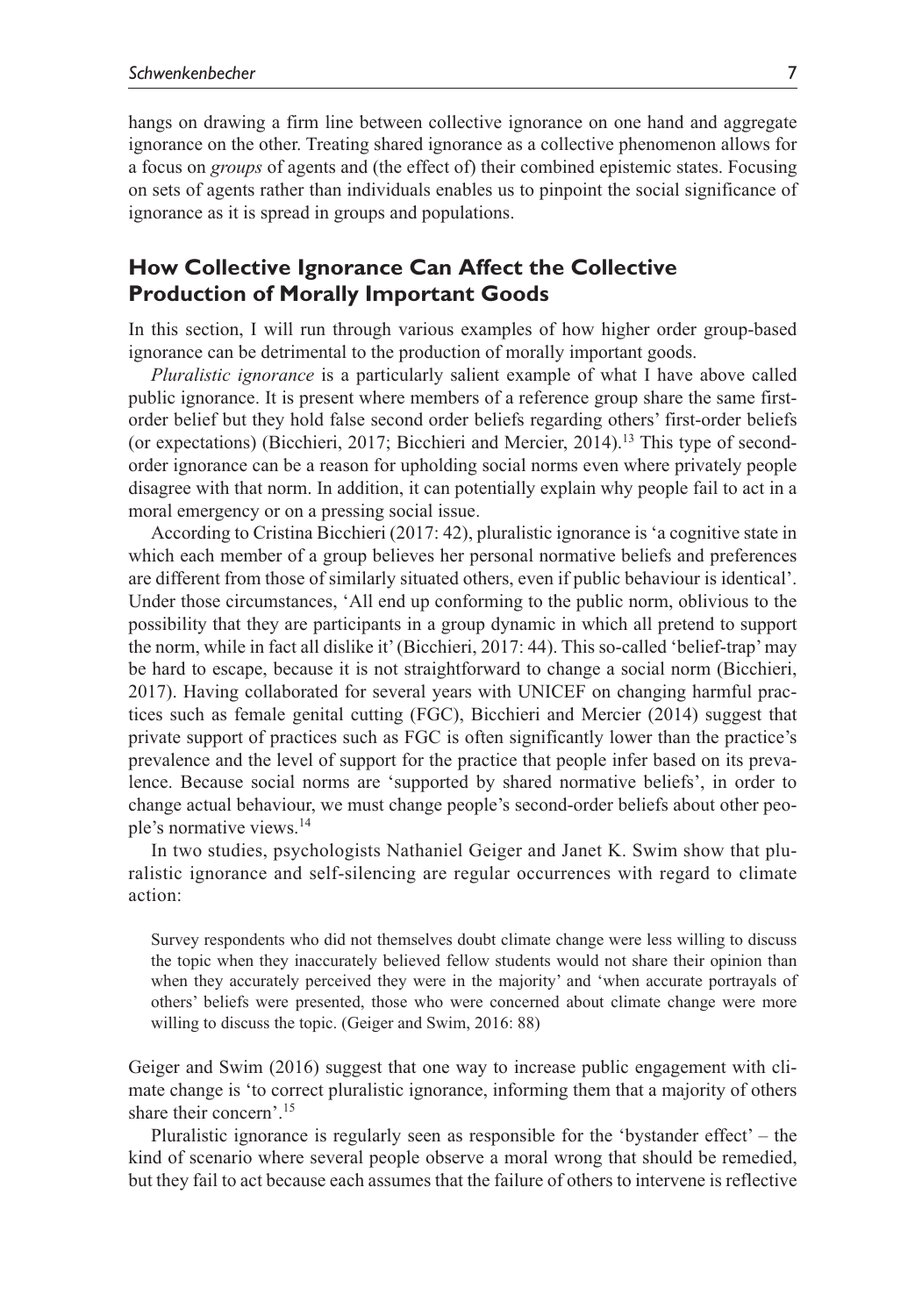of their inner conviction that no action is warranted. This leads them to doubt that they are legitimately worried about the scenario they are witnessing or else it makes them afraid to step out of line for fear of embarrassment (D. T. Miller and McFarland, 1987). Basically, it is a misattribution of motives to others' observed behaviour, or an illusion of uniqueness: while all behave identically, each bystander attributes to the other bystanders motives that differ from her own.

The previous examples reflect different ways in which group-based ignorance can *directly* undermine the production of collective goods or stymie joint efforts to coordinate and cooperate.16 Ignorance impacts subjective reasons for acting. Generally, first-order group-based ignorance of some proposition *x* will make it *at least unlikely* that people produce an collective outcome (or perform a joint action) based on *x* where this requires a conscious change of their behaviour.<sup>16</sup> It is in that sense that collective inaction with regard to some joint necessity problem can be due to first-order (shared) ignorance.

Higher order ignorance can stymie collective endeavours in a several ways. For instance, public knowledge is crucial to social coordination and the efficacy of social norms. The fact that moral norms are common knowledge (we all know that we all know that killing is wrong, for instance), or at least public knowledge to a very high degree, explains some of their motivating force (Louis et al., 2004).

Apart from this direct impact of public ignorance on collective action, it may also have an indirect impact. Social psychologists have shown that beliefs in collective efficacy are crucial for motivating people to act on social issues (Thomas et al., 2009). If I believe my contribution to a collective or public good to be in vain because I falsely assume that others are ignorant of either the good's importance or of how to produce it, then it is not reasonable for me to contribute to the good. I may conclude that it is futile to do may share as well as expect that I will not be reproached for this omission. If many people hold such (false) second-order beliefs their resulting individual omissions can produce morally tragic collective inaction.

Furthermore, according to Marion Godman (2013), joint action is regularly socially motivated. Social motivations, writes Godman (2013: 590), are 'emotional and affective factors', including social emotions such as empathy. They 'help shape future behaviour by prompting a continued engagement with both the activities and individuals in joint action' by generating a 'shared perspective' (Godman, 2013: 594–595). Crucially, empathy with another person's feelings requires knowledge of those feelings (whether through explicit communication or through facial or bodily expression and observation). To the extent that empathy and other social emotions do motivate people to contribute to joint causes (directly or via the formation of social bonds), ignorance of others' emotional states will weaken the likelihood of collective endeavours. Both are examples of how ignorance can impact on people's social motivation to contribute to collective endeavours.

Another area of collective action where group-level beliefs play an essential role is in forming social identities, which in turn are a crucial element in motivating action for social and political causes. According to social psychologists Emma Thomas and Winnifred Louis (2013: 178), 'it has been shown that a common social identity can facilitate greater cooperation in social dilemmas, group-based helping . . ., and inferred trust based on the shared social relationship'. They write that '[p]eople engage in collective action because they identify with groups. A social identity acts to link individual and group' (2013: 176). Quoting fellow social psychologist Henri Tajfel, they explain: 'More formally, social identities are commonly defined as 'that part of the individual's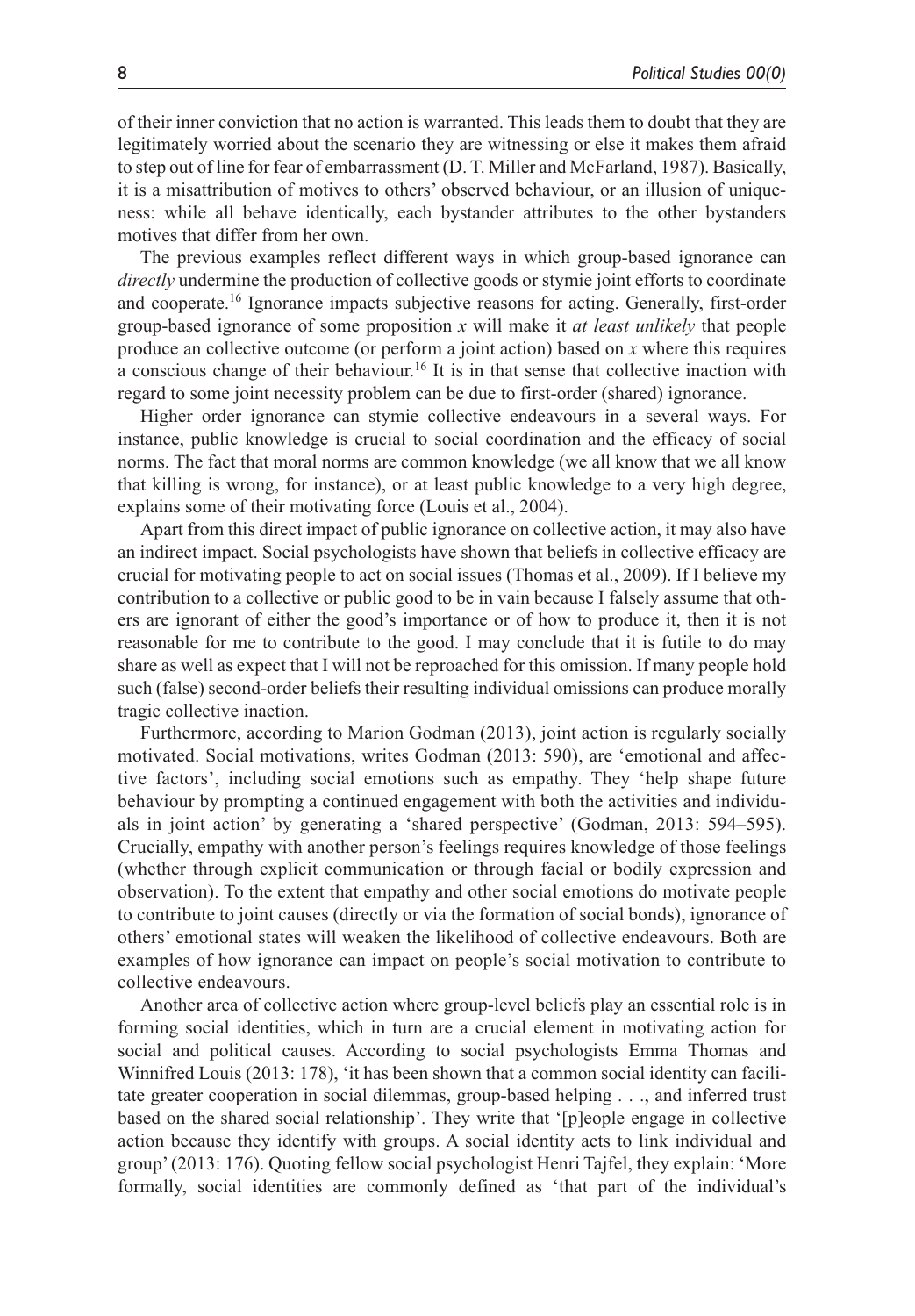self-concept which derives from his or her knowledge of membership in a social group (or groups) together with the value and the emotional significance attached to it' (Tajfel, 1981: 255, quoted in Thomas and Louis 2013: 177)'. According to Thomas and Louis, '[w]hen a personal identity is salient (or psychologically operative), behavior will be defined by individual-level interactions; however when a social identity is salient behavior will be defined by group-level interactions' (2013: 177). Importantly, social identity is regularly 'opinion-based', that is, it arises from common beliefs, for instance, in the justice or injustice of certain states of affairs. According to Thomas et al.:

where people come to see themselves as a collective defined by a shared opinion, they would be expected to adhere to the norms of that group. Where those opinion-based groups are defined by opinions and norms relating to positive social change, then identification with such groups is likely to lead to behavioural change in support of prosocial actions. (Thomas et al., 2009: 199)

Thomas et al. use the example of fighting global poverty:

. . . identifying as a member of an opinion-based group that is defined by a shared movement that 'we should act to overcome poverty in developing nations' could be a plausible and useful way to promote a sustained orientation toward social action in this context. (Thomas et al., 2009: 200)

In other words, people are more likely to get behind social and political causes if they identify as members of a group who share the same beliefs concerning the importance of those causes. Note that in order to be motivated by the abovementioned beliefs, group members would have to share both first- and second-order beliefs. Group-based ignorance that undermines the forming of such identities and therewith stymies social action can exist on either level. Furthermore, Thomas et al. (2013) identify a (first order) shared belief in the group's *efficacy* in relation to such causes as crucial in motivating action.

For completeness' sake let me point to another way in which shared ignorance and public knowledge can tragically interact. Sometimes, even though people are motivated and willing to act, there is shared ignorance concerning how to solve a particular collective action problem, for instance, which individual actions will positively solve a problem or how to coordinate individual actions, and at the same time there is public knowledge of that fact. That is, we all know that (we all know that) none of us knows how to resolve that problem. This is public knowledge of shared ignorance and it is especially disheartening.

To sum up, group-based ignorance – shared (first order) or public (higher order) – may lead to collective inaction in a number of ways: by making it unlikely that people form relevant intentions to remedy a joint necessity problem in the first place (where they are ignorant of the problem or their collective ability to fix it), it can have them misjudge the group's efficacy, it may stand in the way of forming the relevant social identity, or otherwise undermine their motivation and reasons for taking action if they false judge to be the only ones concerned about an issue (as in the case of pluralistic ignorance).

## **Collective Epistemic Obligations**

I established that ignorance can undermine collective action and the production of morally important goods in a variety of ways. Let me now return to my initial question: When are we to blame for our ignorance? Scholars seem to agree that blameless ignorance excuses wrongdoing, but disagree on when ignorance is blameless. On one view,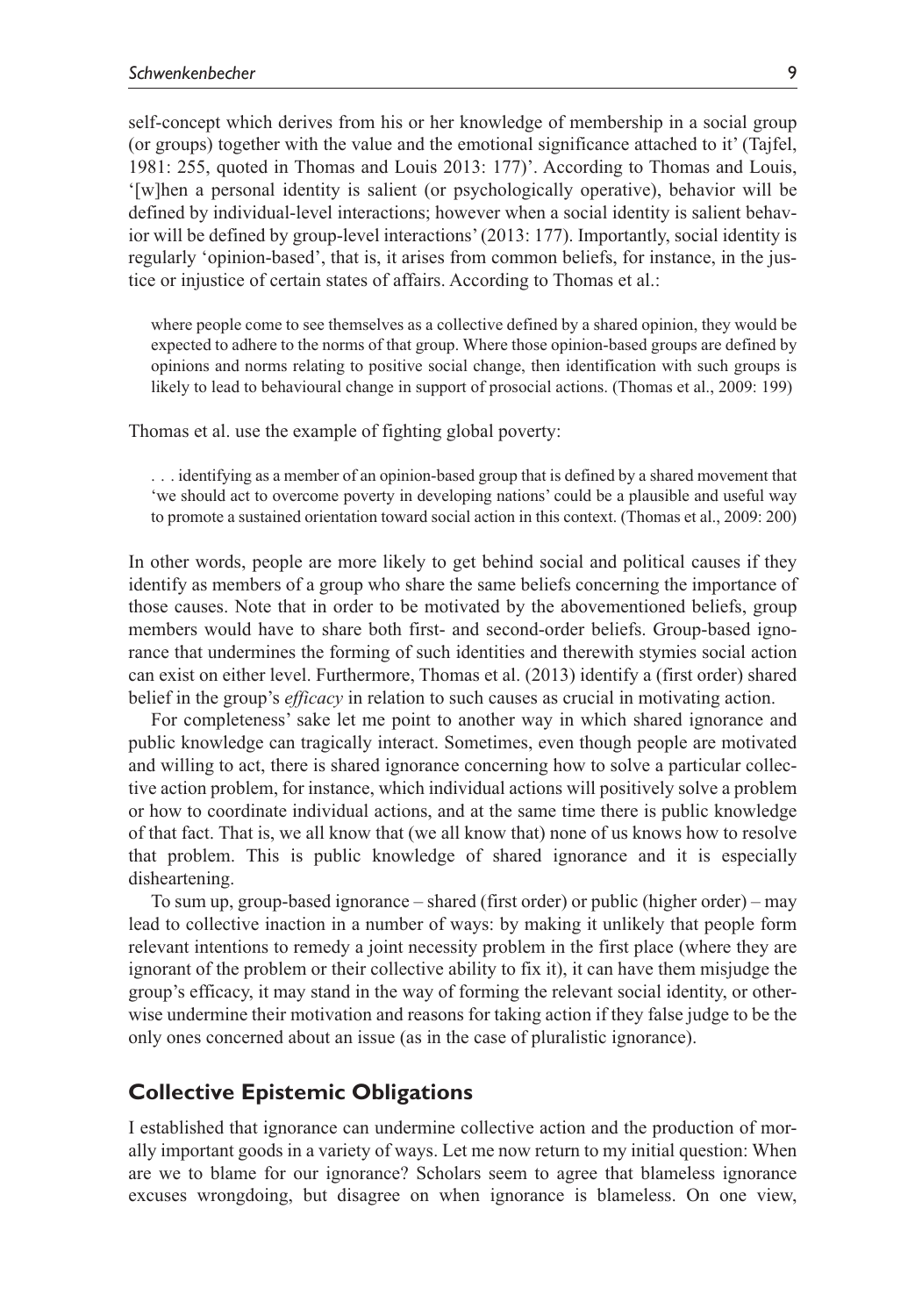ignorance is only blameworthy where an agent has previously failed in fulfilling their epistemic obligations (D. J. Miller, 2017; Rosen, 2004). On this account, 'epistemic obligations amount to obligations to *do* certain things that will or might result in an improved epistemic position with respect to one thing or another' (Miller, 2017: 1568, on Rosen).

As mentioned before, philosophers who think that collective inaction can be morally wrong hint at epistemic conditions for responsibility and blameworthiness but do not specifically spell out what group-based epistemic obligations are. Virginia Held (1970: 476) argued that:

when the action called for in a given situation is *obvious to the reasonable person* and when the expected outcome of the action is *clearly favorable*, a random collection of individuals may be held responsible for not taking a collective action. But when the action called for is *not obvious to the reasonable* person, a random collection may not be held responsible for not performing the action in question, but, in some cases, may be held *responsible for not forming itself into an organized group capable of deciding which action to take* (my emphasis).

While Held does not use the terms 'belief' or 'knowledge', she clearly thinks that we can be held responsible for inaction when the required collective action was jointly feasible and easily knowable but also when the group fails to improve its epistemic status vis-a-vis the emergency. Tracy Isaacs and Felix Pinkert, similar to Held, invoke a reasonable person standard and ascribe obligations to groups of agents where the solution is 'salient' (Pinkert, 2014) or 'clear' and 'in focus' (Isaacs, 2011).17 However, it is fair to say that in general those philosophers who have explicitly written about responsibility for collective inaction do not specifically address the question of collective knowledge or a group's obligation to address their ignorance and improve their epistemic status.18

Michael Doan criticizes Held and Isaacs for taking the so-called knowledge condition to be a necessary criterion for ascribing responsibility for collective inaction. That is, he rejects the idea that 'with respect to any problem that demands nothing short of a coordinated response, knowledge of a clear and definitive collective action solution on the part of individuals is a prerequisite for moral responsibility' (Doan, 2016: 537). He objects to what he perceives to be an underlying epistemological individualism, an – on his view – overly demanding epistemic standard it sets for individual knowers, and for lending support to what he calls a 'malign form of response skepticism': 'the use of uncertainty and perceived unclarity as moral justification for collective inaction' (Doan, 2016: 538). According to Doan, we share responsibility for transforming them through an 'ongoing process of collective inquiry', which would correct and counteract 'individuals' epistemic flaws' (Doan, 2016: 544–546). Doan thinks that certain collective efforts are literally 'unthinkable' and that we need to 'come to see one another as people we can learn from and as collaborators in a process of continual development' (Doan, 2016: 551).

Doan's positive point that the production of knowledge is itself most of the time a collective endeavour and should not (always) be seen as its precondition is plausible.19 He emphasizes the fundamentally collective nature of our epistemic obligations and the necessity of a continued improvement of our joint epistemic resources. While, unfortunately, Doan does not provide much detail on what he means by those resources (or his claim that we need to move towards creating the 'unthinkable'), I will have a closer look at the suggestion that meeting our epistemic obligations is a collective endeavour.

In doing so, I will refine my initial question. I started out asking when ignorance (or the lack of knowledge) of a collective solution to a problem is blameless, that is, when it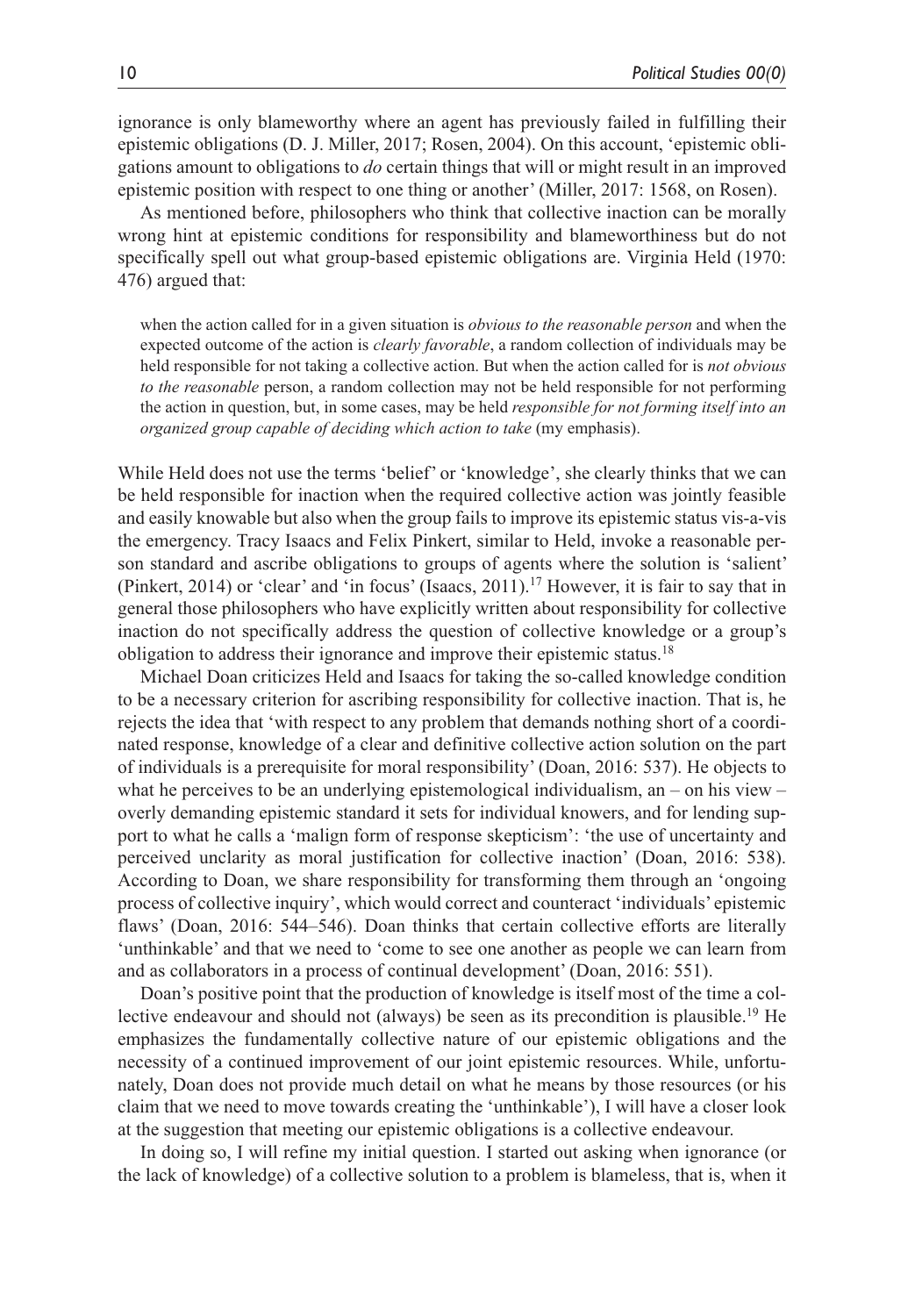does not result from a failure to meet our epistemic obligations. What exactly do I mean by *epistemic* obligations? Furthermore, in what sense can such epistemic obligations meaningfully be described as *collective*? Gideon Rosen (2003: 63) contrasts epistemic obligations that are 'requirements, the satisfaction of which makes for epistemically justified belief' with '*moral* obligations governing the epistemic aspects of deliberation. A belief may be faultless in my sense without being justified' (Rosen, 2003: footnote 3). Likewise, I focus on epistemic obligations as *moral* obligations.20 Rosen writes that, 'We are under an array of standing obligations to inform ourselves about matters relevant to the moral permissibility of our conduct: to look around, to reflect, to seek advice, and so on' (Rosen, 2003: 63). He argues that whether or not an action is done from moral or from factual ignorance, the agent performing it is only culpable when she is culpable for her ignorance (Rosen, 2003: 64). On Rosen's view, ancient slaveholders may well have been blamelessly ignorant of the wrong that constitutes slavery and as such were not blameworthy for committing the morally wrong act of enslaving another human being.

He argues that we have to take epistemic precautions against negligent harm: these are procedural epistemic obligations, which are impossible to codify – 'the person of ordinary prudence provides a serviceable heuristic' – what would they have done in the circumstances? (Rosen, 2004: 301). He adds that 'these procedural obligations are always obligations to *do* (or refrain from doing) certain things: to ask certain questions, to take careful notes, to stop and think, to focus one's attention in a certain direction, etc' (Rosen, 2004: 301). It is about taking steps 'to ensure that when the time comes to act, one will know what one ought to know' (Rosen, 2004: 301).<sup>21</sup>

For our purposes, the important question is what it means to discharge one's epistemic obligations thus understood, focusing especially on the *social* nature of some of our knowledge (and ignorance) as well as acknowledging that improving the epistemic status of a group and its members may require collective action. Based on the preceding discussion, I will make two suggestions: (1) that our epistemic obligations concern not just our own knowledge and beliefs but those of others, too and (2) that our epistemic obligations can be held collectively where the epistemic tasks in question cannot be performed by individuals acting in isolation.

As for (1), if we believe that we sometimes have *collective* responsibility (or obligations) to prevent harm or produce a good – a claim that has been defended comprehensively elsewhere<sup>22</sup> – then it seems that such responsibility encompasses obligations to (make an effort to) generate the requisite epistemic capacity within the respective group of agents. Generating such epistemic capacity can involve spreading information to create first-order knowledge (or preventing first-order ignorance) or communicating one's own and others' beliefs in order to create second- (or higher) order knowledge. Imagine a variation on Peter Singer's (1972) shallow-pond scenario, where a joint effort of two passers-by is required to save a drowning child. It would be strange, indeed, if one passerby were to claim that she did not rescue the child because she believed that the other one was not aware of the child drowning and so would not have assisted her. Of course, we would legitimately expect each of them to acquaint herself with the first-order beliefs of the other and to establish shared and common beliefs concerning the facts of the matter and expect both to jointly determine the best course of action.

As we have seen in several of the examples discussed in section 'How Collective Ignorance Can Affect the Collective Production of Morally Important Goods', including taking action on climate change or challenging outdated social norms, the success of collective endeavours often critically depends on higher order knowledge. Obviously, in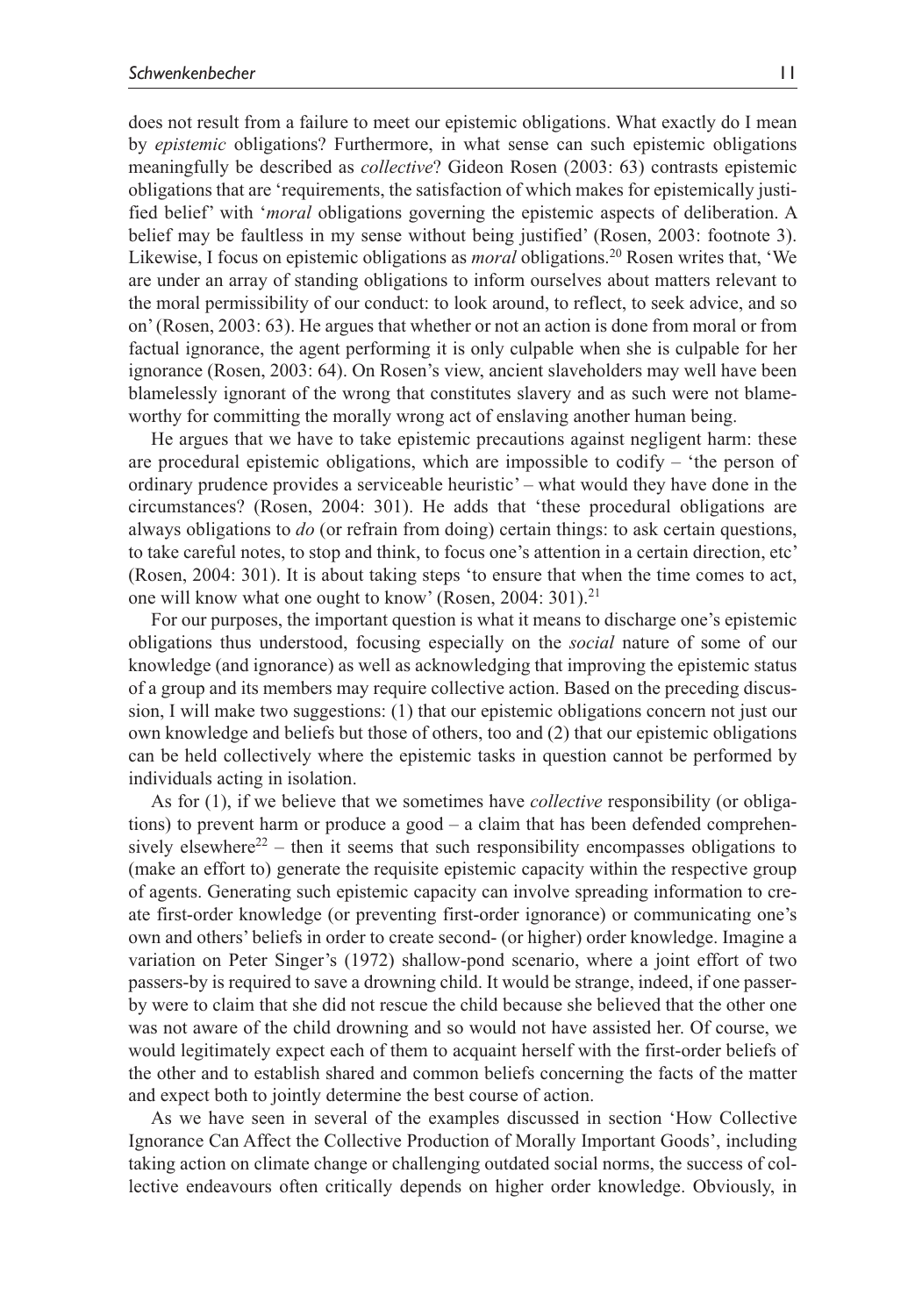many of the above cases there will be an easy remedy to group-based ignorance; in others it will be very difficult. It is much more difficult to induce higher order knowledge in larger and dispersed groups. Yet, that is precisely what public policy announcements, media publications, information campaigns and other public broadcasts are aimed at: they ensure not only that everybody shares certain first-order beliefs, but that everybody knows that fact. In short, they generate public knowledge.

Generating shared or higher order collective knowledge in a group by spreading information or bringing information out into the open will regularly reduce pluralistic ignorance, enable people to coordinate their actions and provide them with a reason to contribute to collective endeavours. Consequently, my epistemic obligations do not just concern *my own* beliefs, but those of others, too. Or, to put it more clearly, *my* epistemic obligations may concern *our* knowledge or beliefs. Sometimes, our obligations may require increasing interconnectedness of knowledge, sometimes symmetry of distribution or both (though there can be cases where asymmetry is conducive to a collective aim).

Having said that, since second-order beliefs are crucial for fostering shared efforts to address large-scale collective action problems, we may regularly need additional epistemic resources to reach a populace and instil public knowledge. Doing so will usually require some level of organization – typically governments will adopt mass information strategies, for instance, as part of public health campaigns, but non-governmental organizations (NGOs) and grassroots organizations such as Avaaz frequently resort to such measures, too. This takes me to the second claim defended here:

(2) Many of our epistemic obligations are probably best thought of as being collective in character.<sup>23</sup> The basic idea of collective moral responsibility or obligations is that these are held by groups of people either where  $(1)$  these form a constituted moral group agent<sup>24</sup> or where (2) sets of agents in so-called unstructured groups could collaborate towards a joint goal.<sup>25</sup> If epistemic obligations are  $-$  as Rosen argues  $-$  obligations to do certain things to improve our epistemic position and to take certain knowledge-enhancing action, then there should be no doubt that epistemic improvements are often more easily brought about and are often greater where they are the result of collaborative efforts. Epistemic enhancement, especially on a large scale, will regularly bear the features of joint necessity – that is, it will require collaboration of individual agents. In fact, if we think about the epistemic structure of our social world it is blindingly obvious that most of our greatest epistemic resources – libraries, archives, the entire bodies of scientific, medical as well as traditional and indigenous knowledge – are the result of continuing intergenerational epistemic collaboration.

In other words, the collective character of some of our epistemic obligations can be understood in at least two ways: (1) it seems reasonable to assume that so-called *group agents* (including states, corporations, governmental and NGOs) have obligations towards maintaining and expanding our joint epistemic resources. Such epistemic obligations of group agents are widely recognized and often formalized in the law. Arguably, though, epistemic obligations of group agents can extend beyond the legal requirements on them. Somewhat more controversially, (2) one might suggest that some of our epistemic obligations are held collectively by *sets of agents* where these sets do not themselves constitute a (novel) group agent. A number of scholars have argued for the existence of joint or collective *moral* obligations of this kind (Isaacs, 2011; Schwenkenbecher, 2019, 2021; Wringe, 2016).

It seems plausible to think that just like we sometimes have *moral* obligations to jointly perform or produce morally important actions or outcomes we can be required to jointly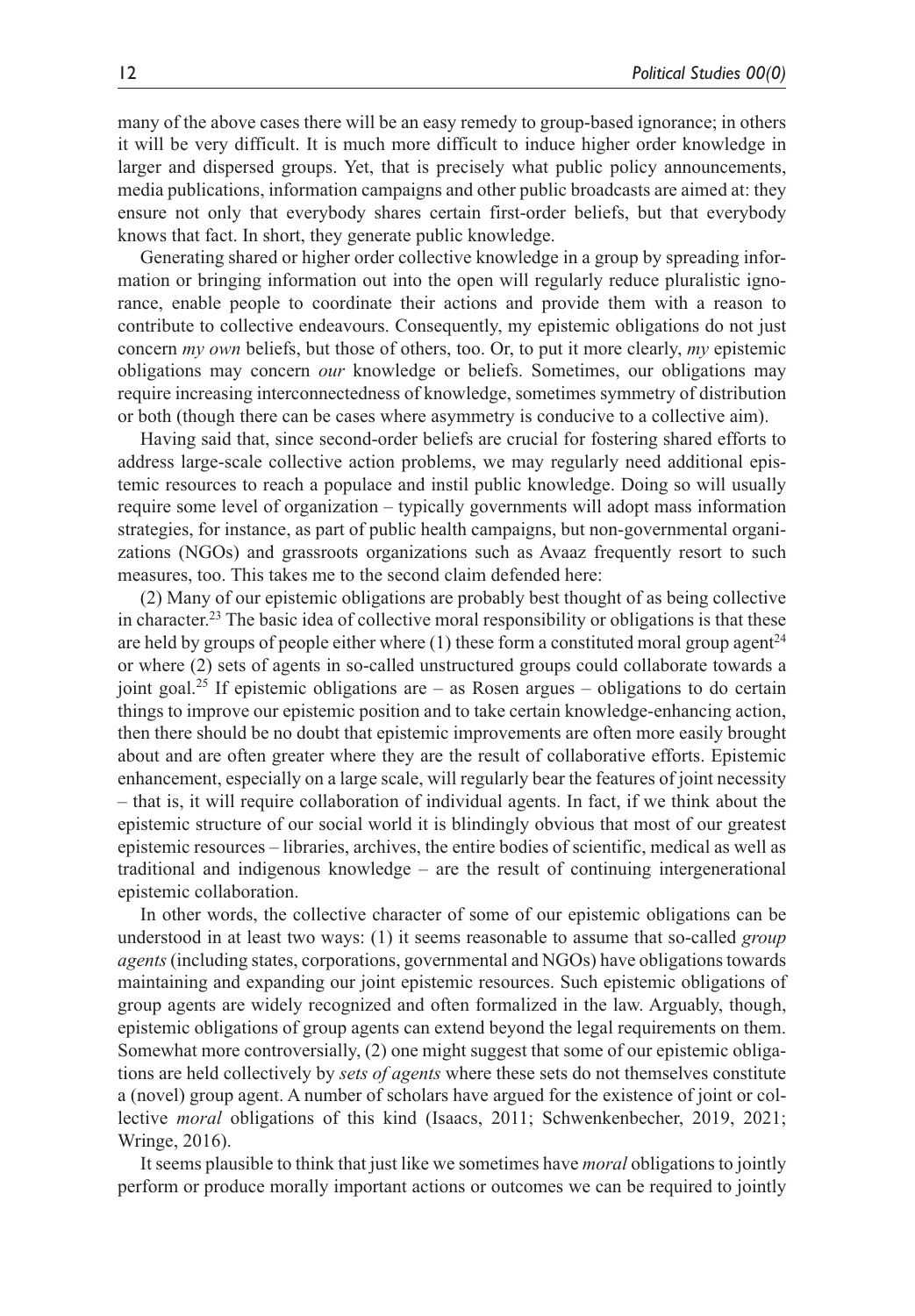produce epistemically important outcomes. In fact, doing the latter will often be the prerequisite for the former, as I have tried to explain above: In order to meet potential joint obligations we will regularly have to generate *joint epistemic goods*, such as ensuring that all agents in a collective action share the same true first- and higher order beliefs regarding their contributions.26 Jointly generated epistemic goods will include goods that require several members of a set of agents to contribute, for instance, by providing other(s) with crucial pieces of information. In the aforementioned example of joint rescue the two potential helpers may need to share their assessment of the situation, of their own abilities, or of the best course of action. The aforementioned example also suggests that we should include epistemic goods that are *procedural* such as joint deliberation. And joint epistemic goods will include shared and common higher order beliefs where mutual reassurance is required in order to produce some further good, as in the examples given previously.

Note that in suggesting that epistemic obligations can be collective, I am not so much uncovering a novel type of obligation as I am making explicit something that we already – often intuitively – do. But since I do not have the space here to defend the notion of collective epistemic obligations in any detail, I will endorse only the following conditional claim: if (1) so-called group agents or (2) sets of agents can have collective *moral* responsibility or obligations, then we should accept that they can also have collective *epistemic* responsibility or obligations.

I will briefly point to what collective epistemic obligations might mean for individual agents who are members of those groups. Scholars of collective obligations agree that these entail contributory obligations for group members. When it comes to *group agents* as per (1), such as states and corporations, members' epistemic obligations are often an explicit and codified part of their role. For members of loose groups as in (2) – exemplified by our two rescuers above – these obligations would depend very much on the context. As I have indicated, we very regularly participate in the production of joint epistemic outcomes without giving that social practice much explicit thought. In the public domain, however, sharing our first-order or higher order beliefs with others in an effort to generate shared and public knowledge (or beliefs) may come less natural to us. The preceding discussion has hopefully succeeded in showing that it is important to speak up on issues that concern us,<sup>27</sup> not merely as a matter of acting with integrity and sincerity, but also as our contribution to generating accurate higher order beliefs in others and in our social group as a whole.<sup>28</sup> This will make it harder to be caught in what Bicchieri calls the 'belief-trap' – a scenario where we do not change harmful practices or do not change our behaviour so as to produce morally important collective goods (partly) because we are unaware that our privately held views are shared by many others in our group.

I started out with the question of when collective ignorance is blameless. I suggested that it is blameless when agents have met their epistemic obligations. I noted that epistemic obligations can be collective in nature and I briefly sketched what such obligations could entail for sets of agents in loose groups or for members of group agents. Beyond the explicit epistemic obligations that group agents hold by law or by virtue of their own internal constitution it will be difficult to establish in a general sense what such obligations entail and when they have been violated. The concrete collective epistemic obligations we hold as members of unstructured groups depend on our specific circumstances and are impossible to codify in the abstract. Since I do not commit to a substantive moral theory here, I cannot provide an answer to the question of the *extent* of our epistemic obligations (collective or individual) and how demanding they are. What I hope to have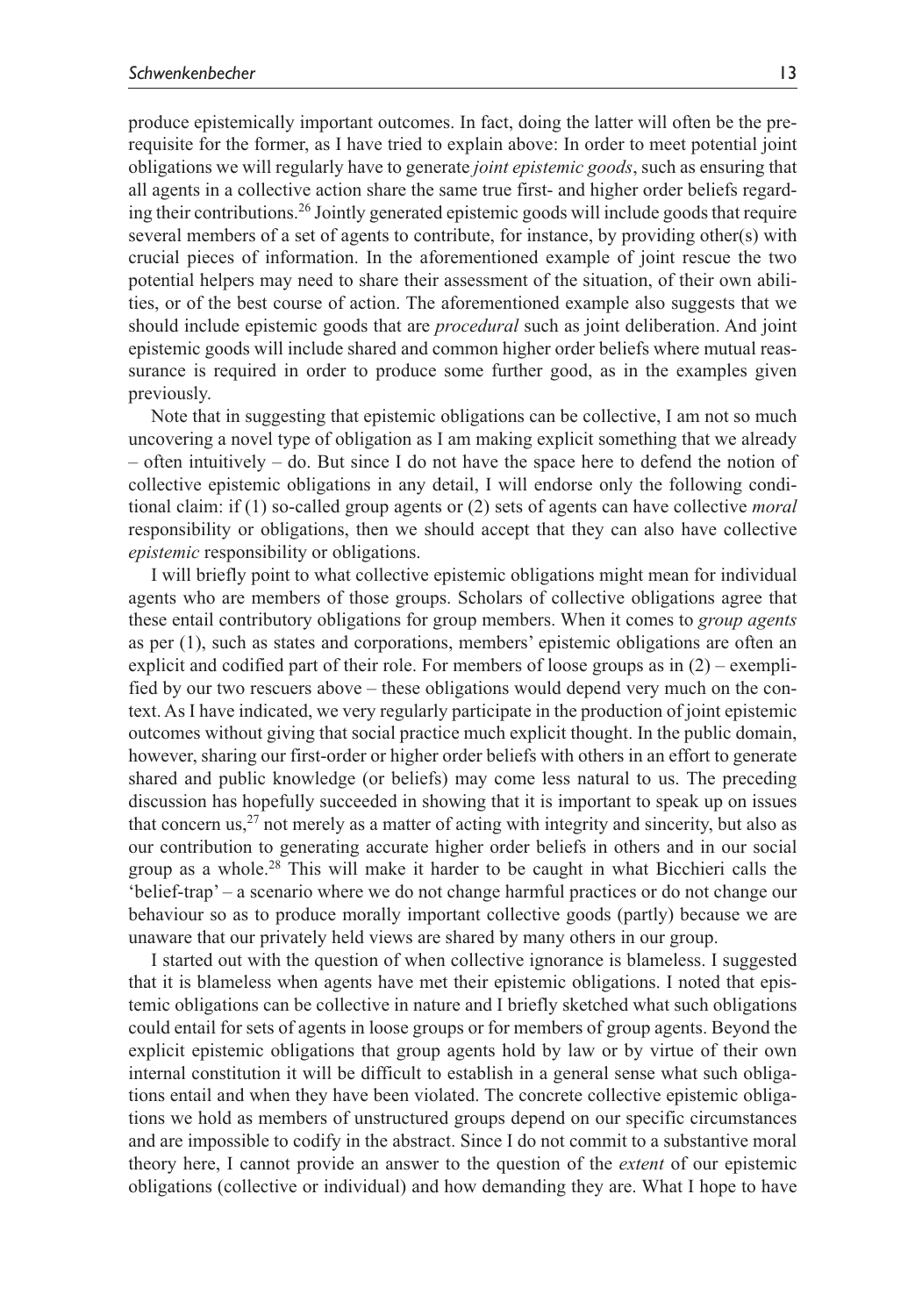shown, though, is that our epistemic obligations as members of such groups concern not just *our own* knowledge but that of others, too. We bear some responsibility for what others believe and we ought to strive to improve the epistemic status of our peer and social groups. Furthermore, such epistemic improvement will regularly require collective action.

## **Open Questions**

In sum, when are we at fault for our collective ignorance and therefore blameworthy for harmful inaction resulting from our ignorance? The – somewhat preliminary – answer reached is this: 'when we have violated our individual or collective epistemic obligations'. What this means exactly will need to be spelled out in more detail in future work. Unable to provide more than a sketch of such a theory here, I instead referred to existing work on collective *moral* obligations, which could serve as a starting point.

Let me briefly address two further open questions: that of choosing between individual and collective actions towards epistemic improvement and the question of blameworthiness for failing to meet our epistemic obligations. As for the first, discerning solutions to joint necessity problems *collectively* will often be better than trying to find solutions individually. However, initiating collaboration is also costly and at times risky. One of the issues we will come across in this context is the weighing up of how to best invest our limited epistemic resources. How much of an effort are we required to put into finding collective solutions to moral joint necessity problems? Salient, but imperfect solutions of which we have complete or at least sufficient knowledge will be competing against potentially superior solutions that require thorough investigation first. Furthermore, some of those epistemic resources may be individually available when others require a collective effort. When are we justified in acting on potentially limited, but readily available knowledge over investing more time in epistemically enhancing our collective resources? I cannot provide a satisfying answer to this question here, but will point to the parallel discussion concerning individual versus collective moral obligations in my recent book *Getting Our Act Together: A Theory of Collective Moral Obligations* (Schwenkenbecher, 2021:  $63-68$ ).<sup>29</sup> Suffice it to say that it is not obvious – as Doan seems to suggest – that we should *always* invest in improving our *joint* epistemic resources over addressing the moral problems we already have at least acceptable (though perhaps not perfect) individual solutions for. This would be a substantive claim that itself requires justification.

As for the second open question: if collective inaction resulting from group-based ignorance is blameworthy where collective epistemic obligations have been violated, this raises the question of 'who is blameworthy?' Again, this is an issue that I cannot devote any space to here. I have suggested elsewhere that, depending on the circumstances, blameworthiness for collective failings can be both individual (if an individual is solely responsible for the failing) or attach to the group or set of agents (Schwenkenbecher, 2021: 108–109).30

And finally, we should keep in mind that even perfectly scrupulous moral deliberators can get it wrong sometimes and so there will always be cases where we cannot be blamed for our failure to discern perfectly knowable solutions.

#### **Acknowledgements**

The author feels lucky to have received extensive feedback on earlier versions of this article from a number of colleagues, including Suzy Killmister, Dave van Mill, Piero Moraro, Lachlan Umbers and Alan Tapper. She is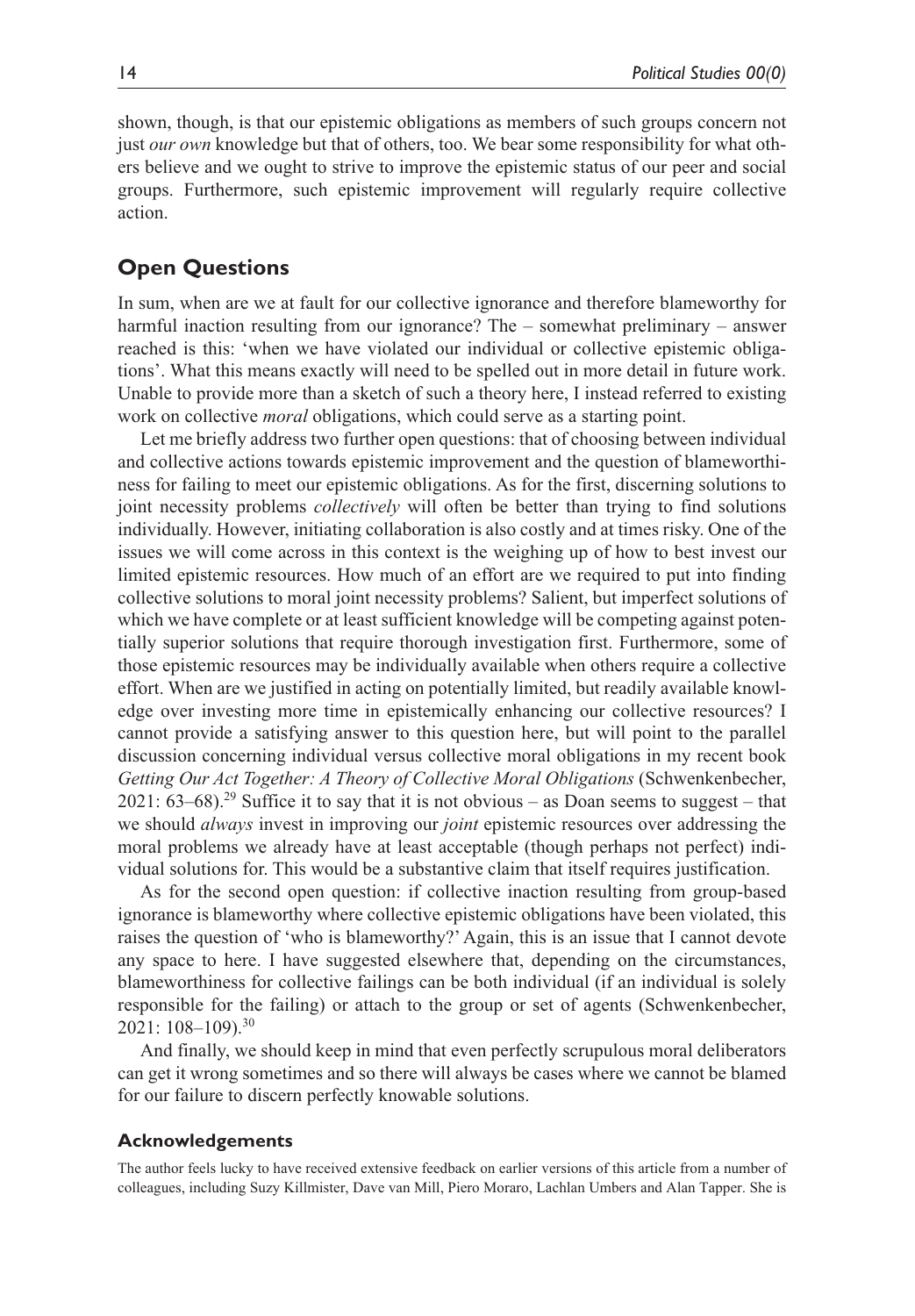#### *Schwenkenbecher* 15

also very grateful to audiences at the following events, where this paper was presented: St Cross Ethics Seminar University of Oxford (2018); ACU International Conference on Moral Epistemology (2018); Freie Universität Berlin Workshop Politische Philosophie (2018); Kioloa Moral Philosophy Workshop (2019); Murdoch University Epistemology of Ignorance Workshop (2019); UWA Philosophy Workshop (2019); La Trobe University 4th Australasian Political Theory and Political Philosophy Conference (2020). She sincerely thanks two anonymous reviewers for this journal and the editor for excellent comments that greatly helped improve the paper. She gratefully acknowledges financial support from the Oxford Martin School at The University of Oxford where parts of this paper were written as part of an Oxford Martin Visiting Fellowship (2017–2018) and from the School of Arts at Murdoch University, which supported this research through the Research Study Leave Scheme (2017–2018).

## **Declaration of Conflicting Interests**

The author(s) declared no potential conflicts of interest with respect to the research, authorship and/or publication of this article.

## **Funding**

The author(s) disclosed receipt of the following financial support for the research, authorship and/or publication of this article: Murdoch University's School of Arts (Research Study Leave Program) and Oxford Martin School at Oxford University (Oxford Martin Visiting Fellowship Program).

## **ORCID iD**

Anne Schwenkenbecher **D** <https://orcid.org/0000-0003-2207-3043>

## **Notes**

- 1. Besides Hormio's, there are two more articles on collective ignorance: (S. Miller, 2018; Ranalli and van Woudenberg, 2019). Rik Peels and Thirza Lagewaard (forthcoming) have a book chapter forthcoming on 'Group Ignorance. An account based on case studies of fundamentalist and white ignorance'. Major works on ignorance, even recent ones, largely bypass the issue of collective ignorance (DeNicola, 2017; Rescher, 2009).
- 2. Since many of the debates referenced here are couched in terms of 'knowledge', I will likewise use that term where the context requires it.
- 3. Seumas Miller (2018: 26) calls propositional ignorance 'non-doxastic ignorance'. Other types of nondoxastic ignorance include what Nadja El Kassar (2018) has called 'attitudinal ignorance'. I will restrict my exploration to doxastic ignorance while acknowledging that there is fertile ground for further investigation beyond those limits.
- 4. Factive ignorance includes cases where belief is consciously suspended as is the case where an agent knows that she does not know whether or not *p* is true (a known unknown). However, I will leave aside belief suspension cases here and focus on factive ignorance that obtains where agents have false beliefs.
- 5. At least we can safely assume that for 'ordinary' citizens. The greenhouse effect was, of course, already discovered in the nineteenth century by Svante Arrhenius, so many scientists should have been in the know.
- 6. I leave open what exactly counts as a large or small subset. This depends on the context. As such, widely and partially shared knowledge is somewhat imprecise notions (but deliberately so).
- 7. Fully shared ignorance is not defined simply as the failure of fully shared knowledge.
- 8. S. Miller (2018: 28) does not consider shared propositional ignorance as a type of collective ignorance, because there is no interconnection or interdependence between agents' absent doxastic 'states', as he puts it.
- 9. For the distinction between strict and wide joint necessity, see Schwenkenbecher (2019).
- 10. Some have criticized this definition as too demanding, but this criticism mainly targets definitions that do not restrict the number of iterations. One can avoid that by simply referring to 'n-level common knowledge' or 'common knowledge up to level n'. Other scholars, perhaps in order to avoid such criticism, have preferred to use the metaphor of knowledge being 'out in the open', such as Bratman (2014).
- 11. As a side note, some mobile phones now show a message's status as 'read' when it has been opened. Therewith, they produce higher order knowledge in both the sender and recipient. When the recipient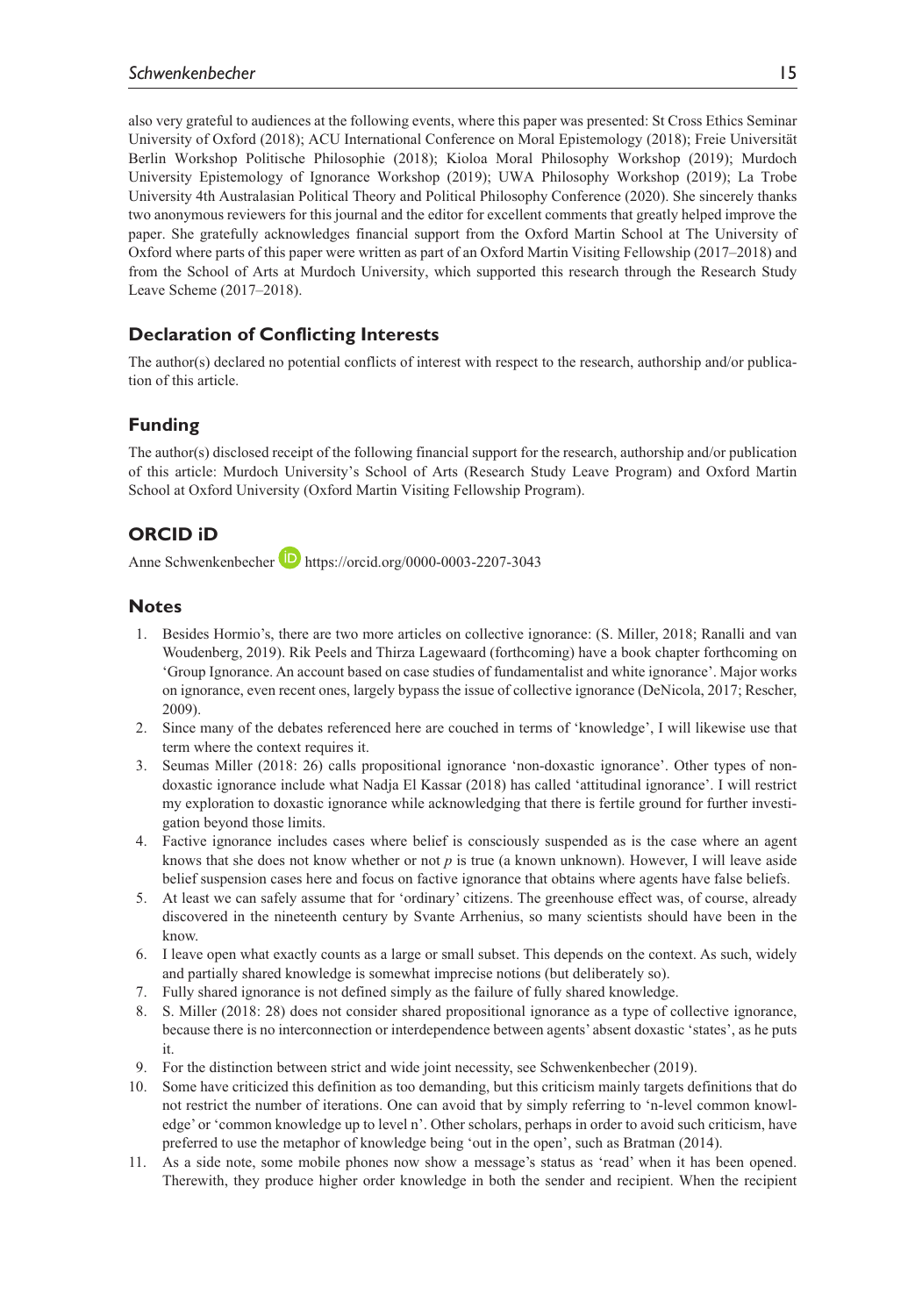reads a message, she knows that the sender knows that she read it because she knows that the sender will receive reading confirmation (or, to be exact, the sender can see whether *someone* has read the message).

- 12. Peels argues, *contra* LeMorvan, that propositional ignorance is just a subspecies of factive ignorance. I will not take sides in this debate, but simply note that Peels' point is compatible with my argument here.
- 13. Floyd Allport is usually credited with coining this term (Katz and Allport, 1931). The literature on this issue is mainly in psychology (see, for example, Geiger and Swim, 2016; Latané and Darley, 1970; D. T. Miller and McFarland, 1987; Prentice and Miller, 1996). So far, there are few philosophers to discuss it (see, for example, Bicchieri, 2017; Rendsvig, 2014).
- 14. However, Bicchieri and Mercier do not think changing second-order beliefs is *sufficient* for changing behaviour (2014: 44–45).
- 15. They do, however, include a caveat: correcting pluralistic ignorance is only effective where the ignorance concerns the audience one is addressing (Geiger and Swim, 2016: 88). This seems to reflect Bicchieri's (2017) point that social norms function within specific reference networks.
- 16. Of course, people can shift their behaviour in ways that they may not actively choose. 'Nudging' or choice architecture – in particular can help shift behaviour while bypassing conscious decision-making (Thaler and Sunstein, 2008). Take the example of making organ donation an opt-out rather than an optin decision with a view to increasing the pool of organ donors. However, in the absence of such choice manipulations, many collective action problems will only be addressed if people *decide* to perform certain actions or to change their behaviour.
- 17. Like Held, Felix Pinkert (2014) argued that collective obligations depend on there being a *salient* solution to a collective moral action problem such that it is immediately obvious what each individual must do in order to contribute. Pinkert also thinks we can have (mediate) collective obligations where we first need to establish joint ability by working out some collective action plan. According to Tracy Isaacs (2011: 152), '[o]nly when the course of action presenting itself is *clear* to the *reasonable* person is it accurate to think in terms of the collective obligations of putative groups' (my emphasis). At a different point she speaks of solutions coming 'into focus' (Isaacs, 2011: 140).
- 18. This is true of Held, Isaacs and Pinkert, but also of May (1992) and Petersson (2008).
- 19. However, the authors critiqued by Doan by no means claim to be covering all or even the most important types of inaction (and its link to ignorance). Furthermore, Held (1970) thinks that a set of agents may still bear (negative) responsibility for not turning themselves into the kind of collective that is capable of making collective decisions.
- 20. That is, I deliberately bypass the discussions on group rationality and collective decision-making, both because I do not have enough space and because they are not relevant to my argument. See, for instance, Kopec (2019).
- 21. Rosen (2004: 307) ultimately argues that '*the only possible locus of original responsibility is an akratic act*', because that is what it would take for an agent to act badly without ignorance. That is, she knows it is wrong and that all-things-considered she should not do it, but she does it regardless. On Rosen's (2004: 308–310) view, this leads to a sceptical argument about our ability to ascribe responsibility for any particular act of wrongdoing: we can never know for certain whether an act resulted from genuine akrasia rather than just ordinary weakness of will. This sceptical upshot need not concern us here, though.
- 22. There are countless publications on this topic. For an overview, see Bazargan-Forward and Tollefsen (2020), Hess et al. (2018) and May and Hoffman (1991).
- 23. The collective epistemic obligations I have in mind are different from Sandy Goldberg's (2018: 186) *social epistemic responsibilities*, which concern the extent to which one meets the epistemic expectations of others in the formation of one's beliefs. My position, in contrast, focuses on our obligations to generate higher order beliefs in others – often simply by confirming our beliefs to them – in order to prevent or fix pluralistic ignorance, or, more simply to enable and facilitate collective action and coordination.
- 24. On moral group agents, see List and Pettit (2011) or Tollefsen (2015).
- 25. For an overview of existing accounts of collective obligations, see Schwenkenbecher (2021, chapter 6).
- 26. Margaret Gilbert's (2004) 'collective belief' would constitute a joint epistemic good. A further joint epistemic good is the collective prevention of 'epistemic harms' (Fleisher and Šešelja, 2020).
- 27. For further discussions of our obligations to speak up see Jennifer Lackey on 'duties to object' and Katherine Furman on 'suppressed disagreement' (Furman, 2018; Lackey, 2020).
- 28. See also Boyd Millar (2019) on our shared responsibility to counter misinformation.
- 29. Another relevant debate is that on trade-offs between pattern-based reasons or we-reasoning and individual-based reasoning in Christopher Woodard's (2011, 2017) work.
- 30. See also Millar (2019).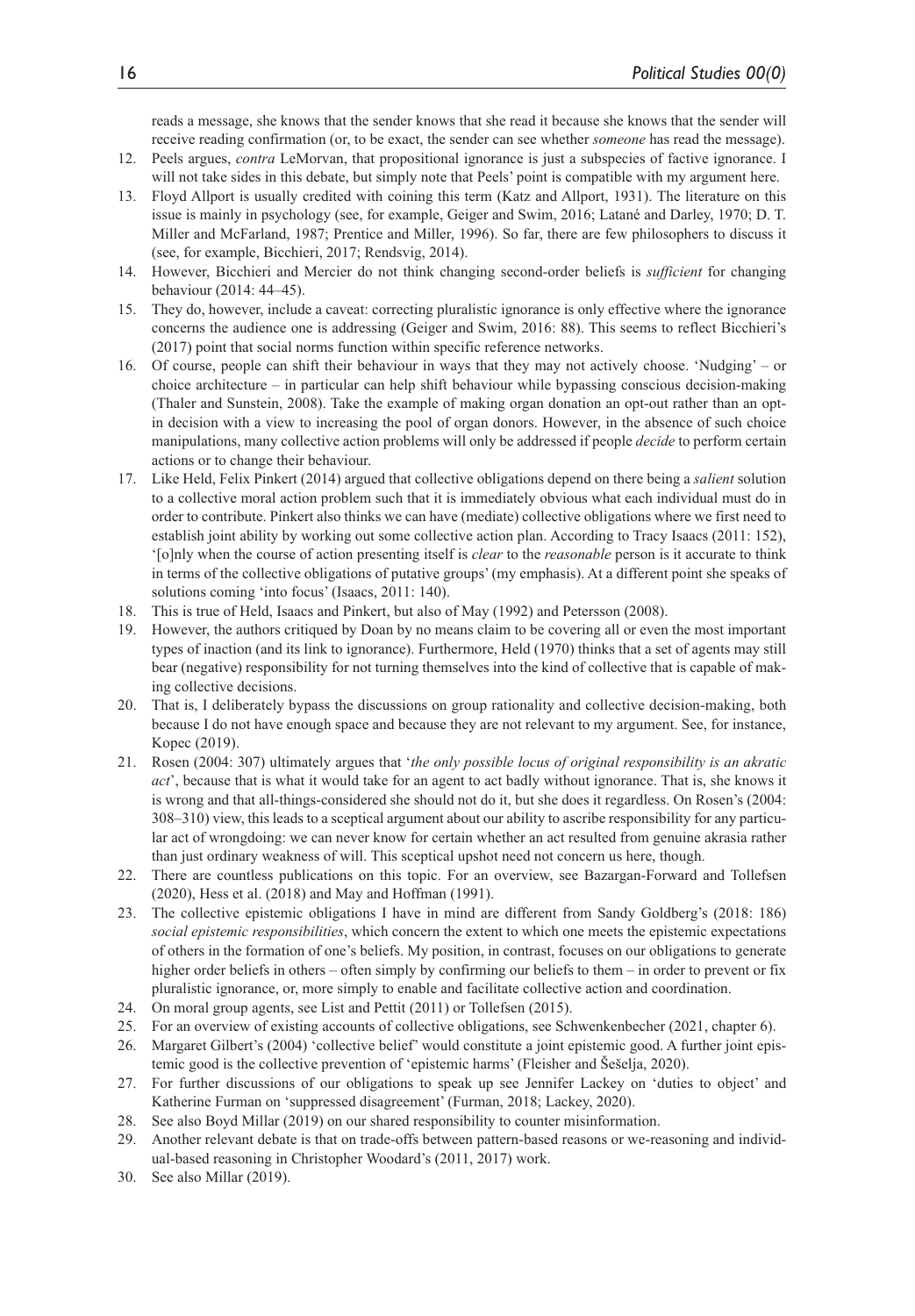#### **References**

Bazargan-Forward S and Tollefsen D (2020) *Handbook of Collective Responsibility*. London: Routledge.

- Bicchieri C (2017) *Norms in the Wild: How to Diagnose, Measure, and Change Social Norms*. New York: Oxford University Press.
- Bicchieri C and Mercier H (2014) Norms and Beliefs: How Change Occurs. In: Xenitidou M and Edmonds B (eds) *The Complexity of Social Norms*. Cham: Springer International Publishing, pp.37–54.
- Bratman ME (2014) *Shared Agency: A Planning Theory of Acting Together*. New York: Oxford University Press.
- DeNicola DR (2017) *Understanding Ignorance the Surprising Impact of What We Don't Know*. Cambridge, MA: The MIT Press.
- Doan MD (2016) Responsibility for Collective Inaction and the Knowledge Condition. *Social Epistemology* 30 (5–6): 532–554.
- El Kassar N (2018) What Ignorance Really Is. Examining the Foundations of Epistemology of Ignorance. *Social Epistemology* 32 (5): 300–310.
- Fleisher W and Šešelja D (in press) Collective Epistemic Responsibility: A Preventionist Account. Epub ahead of print 14 March 2020. Available at <http://philsci-archive.pitt.edu/17003/>
- Funk S, Knapp JK, Lebo E, et al. (2019) Combining Serological and Contact Data to Derive Target Immunity Levels for Achieving and Maintaining Measles Elimination. *BMC Medicine* 17 (1): 180.
- Furman K (2018) Moral Responsibility, Culpable Ignorance and Suppressed Disagreement. *Social Epistemology* 32 (5): 287–299.
- Geiger N and Swim JK (2016) Climate of Silence: Pluralistic Ignorance as a Barrier to Climate Change Discussion. *Journal of Environmental Psychology* 47: 79–90.
- Gilbert M (2004) Collective Epistemology. *Episteme* 1 (2): 95–107.
- Godman M (2013) Why We Do Things Together: The Social Motivation for Joint Action. *Philosophical Psychology* 26 (4): 588–603.
- Goldberg S (2018) *To the Best of Our Knowledge: Social Expectations and Epistemic Normativity*. Oxford: Oxford University Press.
- Held V (1970) Can a Random Collection of Individuals Be Morally Responsible? *Journal of Philosophy* 67 (14): 471–481.
- Hess K, Igneski V and Isaacs TL (eds) (2018) *Collectivity: Ontology, Ethics, and Social Justice*. London: Rowman & Littlefield.
- Hormio S (2018) Culpable Ignorance in a Collective Setting. In: Kuorikoski J and Toppinen T (eds) *Action, Value and Metaphysics – Acta Philosophica Fennica*, vol. 94. Helsinki: Philosophical Society of Finland, pp.7–34.
- Isaacs TL (2011) *Moral Responsibility in Collective Contexts*. Oxford: Oxford University Press.
- Katz D and Allport FH (1931) *Students' Attitudes: A Report of the Syracuse University Reaction Study*. Syracuse, NY: Craftsman Press.
- Kopec M (2019) Unifying Group Rationality. *Ergo: An Open Access Journal of Philosophy* 6: 517–544.
- Lackey J (2020) The Duty to Object. *Philosophy and Phenomenological Research* 101 (1): 35–60.
- Latané B and Darley JM (1970) *The Unresponsive Bystander: Why Doesn't He Help?* New York: Appleton-Century Crofts.
- Le Morvan P (2011) On Ignorance: A Reply to Peels. *Philosophia* 39 (2): 335–344.
- List C and Pettit P (2011) *Group Agency: The Possibility, Design, and Status of Corporate Agents*. Oxford; New York: Oxford University Press.
- Louis WR, Taylor DM and Neil T (2004) Cost-Benefit Analyses For Your Group And Yourself: The Rationality Of Decision-Making In Conflict. *International Journal of Conflict Management* 15 (2): 110–143.
- May L (1992) Collective Inaction and Responsibility. In: May L (ed.) *Sharing Responsibility*. Chicago, IL: Chicago University Press, pp.105–124.
- May L and Hoffman S (1991) *Collective Responsibility: Five Decades of Debate in Theoretical and Applied Ethics*. Savage, MD: Rowman & Littlefield.
- Millar B (2019) Shared Epistemic Responsibility. *Episteme*. Epub ahead of print 28 August. DOI: 10.1017/ epi.2019.21.
- Miller DJ (2017) Reasonable Foreseeability and Blameless Ignorance. *Philosophical Studies* 174 (6): 1561–1581.
- Miller DT and McFarland C (1987) Pluralistic Ignorance: When Similarity Is Interpreted as Dissimilarity. *Journal of Personality and Social Psychology* 53 (2): 298–305.